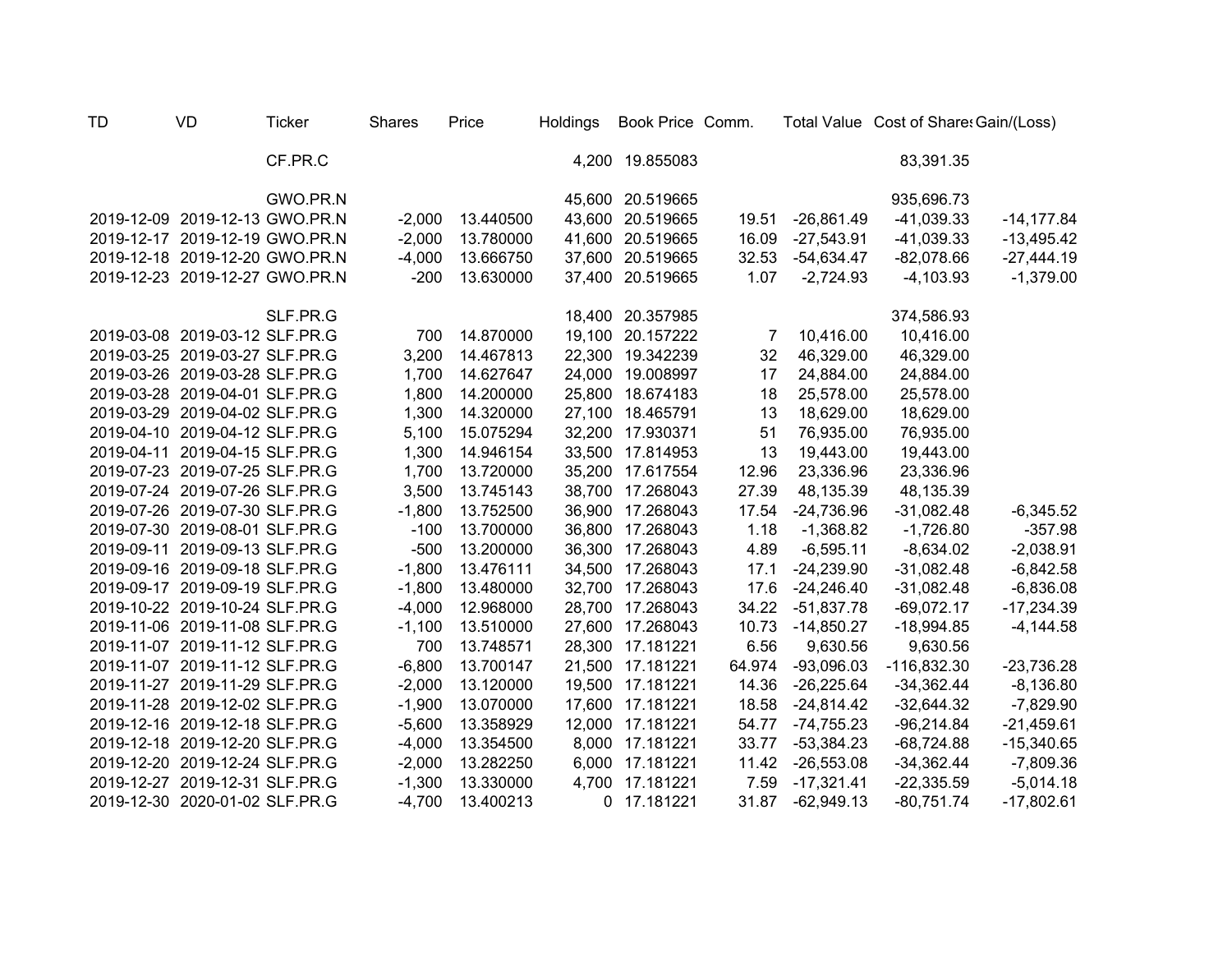|                               |                                | MFC.PR.F |          |           | 43,400 20.125115 |       |                   | 873,429.99    |              |
|-------------------------------|--------------------------------|----------|----------|-----------|------------------|-------|-------------------|---------------|--------------|
|                               | 2019-12-17 2019-12-19 MFC.PR.F |          | $-4,800$ | 12.707708 | 38,600 20.125115 | 45.74 | $-60,951.26$      | $-96,600.55$  | $-35,649.29$ |
|                               | 2019-12-18 2019-12-20 MFC.PR.F |          | $-2,000$ | 12.900500 | 36,600 20.125115 | 16.59 | $-25,784.41$      | $-40,250.23$  | $-14,465.82$ |
|                               | 2019-12-23 2019-12-27 MFC.PR.F |          | $-2,000$ | 12.730000 | 34,600 20.125115 |       | 8.36 -25,451.64   | $-40,250.23$  | $-14,798.59$ |
|                               | 2019-12-30 2020-01-02 MFC.PR.F |          | $-2,000$ | 12.800000 | 32,600 20.125115 | 10.06 | $-25,589.94$      | $-40,250.23$  | $-14,660.29$ |
|                               |                                |          |          |           |                  |       |                   |               |              |
|                               |                                | IFC.PR.A |          |           | 37,900 21.455657 |       |                   | 813,169.39    |              |
|                               | 2019-12-11 2019-12-13 IFC.PR.A |          | $-3,400$ | 14.501176 | 34,500 21.455657 | 32.99 | $-49,271.01$      | $-72,949.23$  | $-23,678.22$ |
|                               | 2019-12-12 2019-12-16 IFC.PR.A |          | $-1,700$ | 14.612941 | 32,800 21.455657 | 12.95 | $-24,829.05$      | $-36,474.62$  | $-11,645.57$ |
|                               | 2019-12-13 2019-12-17 IFC.PR.A |          | $-4,600$ | 14.449565 | 28,200 21.455657 | 41.92 | $-66,426.08$      | $-98,696.02$  | $-32,269.94$ |
|                               | 2019-12-27 2019-12-31 IFC.PR.A |          | $-1,800$ | 14.420000 | 26,400 21.455657 | 12.2  | $-25,943.80$      | $-38,620.18$  | $-12,676.38$ |
|                               | 2019-12-27 2019-12-31 IFC.PR.A |          | 1,400    | 14.398571 | 27,800 21.100516 | 7.02  | 20,165.02         | 20,165.02     |              |
|                               | 2019-12-27 2019-12-31 IFC.PR.A |          | $-1,800$ | 14.422778 | 26,000 21.100516 | 12.2  | $-25,948.80$      | $-37,980.93$  | $-12,032.13$ |
|                               |                                |          |          |           |                  |       |                   |               |              |
|                               |                                | HSE.PR.A |          |           | 51,800 17.660907 |       |                   | 914,835.01    |              |
|                               | 2019-06-27 2019-07-02 HSE.PR.A |          | $-2,000$ | 12.700000 | 49,800 17.660907 | 14.36 | $-25,385.64$      | $-35,321.81$  | $-9,936.17$  |
|                               | 2019-07-02 2019-07-04 HSE.PR.A |          | $-1,700$ | 13.150000 | 48,100 17.660907 | 12.21 | $-22,342.79$      | $-30,023.54$  | $-7,680.75$  |
|                               | 2019-07-12 2019-07-16 HSE.PR.A |          | $-4,000$ | 12.750000 | 44,100 17.660907 | 28.72 | $-50,971.28$      | $-70,643.63$  | $-19,672.35$ |
|                               | 2019-07-15 2019-07-17 HSE.PR.A |          | $-6,000$ | 12.704167 | 38,100 17.660907 | 55.6  | $-76,169.40$      | $-105,965.44$ | $-29,796.04$ |
|                               | 2019-07-17 2019-07-19 HSE.PR.A |          | $-2,000$ | 12.538000 | 36,100 17.660907 | 17.42 | $-25,058.58$      | $-35,321.81$  | $-10,263.23$ |
|                               | 2019-07-18 2019-07-22 HSE.PR.A |          | $-900$   | 12.500000 | 35,200 17.660907 | 8.8   | $-11,241.20$      | $-15,894.82$  | $-4,653.62$  |
|                               | 2019-11-13 2019-11-15 HSE.PR.A |          | $-100$   | 11.510000 | 35,100 17.660907 | 1.28  | $-1,149.72$       | $-1,766.09$   | $-616.37$    |
|                               | 2019-11-28 2019-12-02 HSE.PR.A |          | $-2,200$ | 11.830000 | 32,900 17.660907 | 15.8  | $-26,010.20$      | $-38,854.00$  | $-12,843.80$ |
|                               | 2019-12-02 2019-12-04 HSE.PR.A |          | $-2,100$ | 11.050476 | 30,800 17.660907 | 20.54 | $-23,185.46$      | $-37,087.91$  | $-13,902.45$ |
|                               |                                | CU.PR.G  |          |           | 20,900 21.351334 |       |                   | 446,242.87    |              |
|                               | 2019-01-18 2019-01-22 CU.PR.G  |          | $-300$   | 20.600000 | 20,600 21.351334 | 3     | $-6,177.00$       | $-6,405.40$   | $-228.40$    |
|                               | 2019-01-21 2019-01-23 CU.PR.G  |          | $-900$   | 20.426667 | 19,700 21.351334 | 9     | $-18,375.00$      | $-19,216.20$  | $-841.20$    |
|                               | 2019-02-22 2019-02-26 CU.PR.G  |          | $-1,200$ | 20.350000 | 18,500 21.351334 | 12    | $-24,408.00$      | $-25,621.60$  | $-1,213.60$  |
|                               | 2019-02-26 2019-02-28 CU.PR.G  |          | $-1,200$ | 20.350000 | 17,300 21.351334 | 12    | $-24,408.00$      | $-25,621.60$  | $-1,213.60$  |
|                               | 2019-03-05 2019-03-07 CU.PR.G  |          | $-3,100$ | 20.385806 | 14,200 21.351334 | 31    | $-63,165.00$      | $-66, 189.13$ | $-3,024.14$  |
|                               | 2019-03-15 2019-03-19 CU.PR.G  |          | $-2,600$ | 20.814615 | 11,600 21.351334 | 26    | $-54,092.00$      | $-55,513.47$  | $-1,421.47$  |
|                               | 2019-04-12 2019-04-16 CU.PR.G  |          | $-6,600$ | 21.223636 | 5,000 21.351334  |       | 66 -140,010.00    | $-140,918.80$ | $-908.80$    |
| 2019-05-02 2019-05-06 CU.PR.G |                                |          | $-5,000$ | 21.067500 | 0 21.351334      |       | 32.12 -105,305.38 | $-106,756.67$ | $-1,451.29$  |
|                               |                                |          |          |           |                  |       |                   |               |              |
|                               |                                | INE.PR.A |          |           | 7,600 15.663122  |       |                   | 119,039.73    |              |
|                               |                                |          |          |           |                  |       |                   |               |              |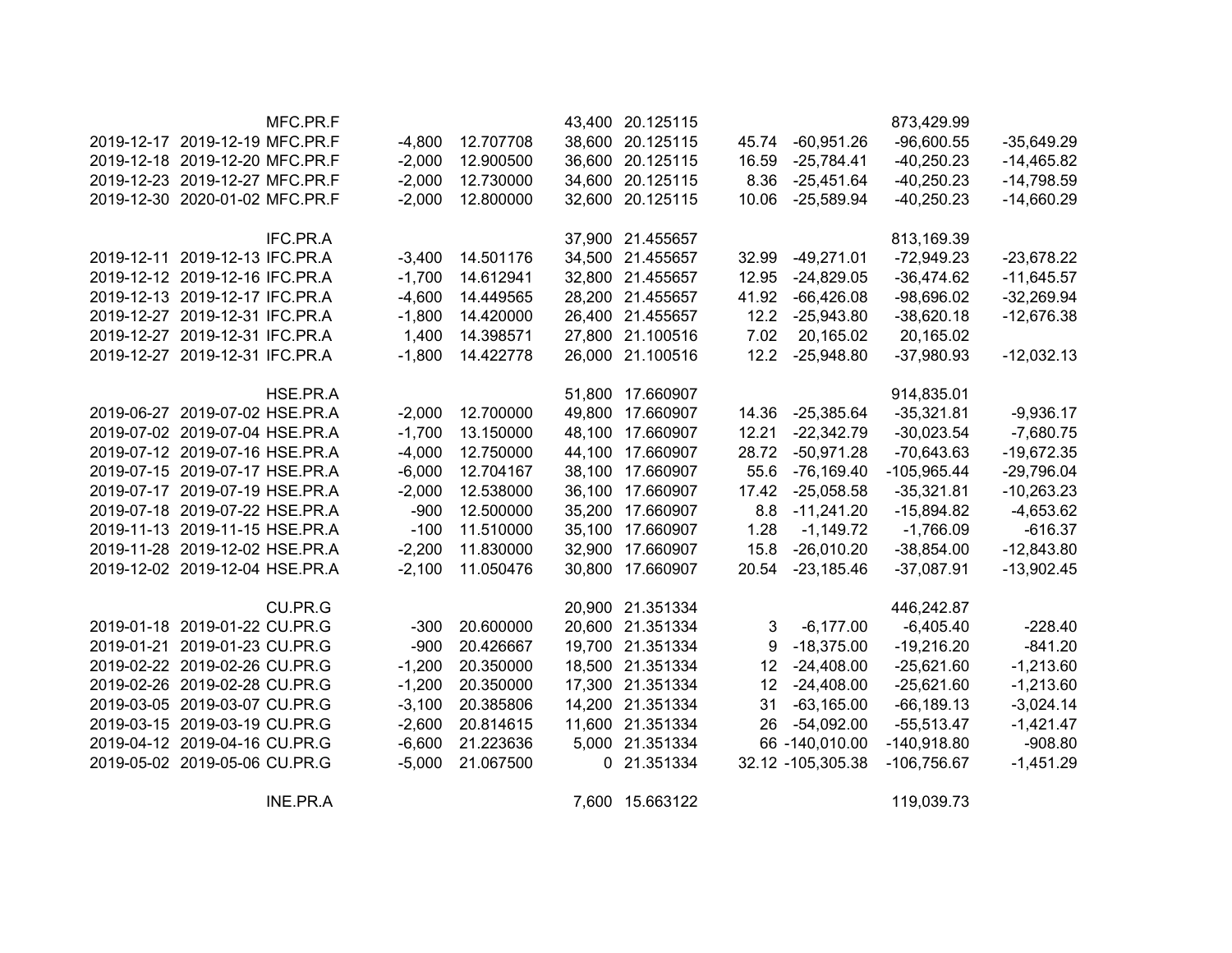| TA.PR.F                        |          |           |        | 3,900 15.876682  |       |                   | 61,919.06     |              |
|--------------------------------|----------|-----------|--------|------------------|-------|-------------------|---------------|--------------|
| 2019-04-16 2019-04-18 TA.PR.F  | $-3,900$ | 15.820769 |        | 0 15.876682      | 39    | $-61,662.00$      | $-61,919.06$  | $-257.06$    |
| AZP.PR.C                       |          |           |        | 2,700 12.181844  |       |                   | 32,890.98     |              |
| BAM.PR.T                       |          |           |        | 9,200 20.967491  |       |                   | 192,900.92    |              |
| 2019-01-11 2019-01-15 BAM.PR.T | 700      | 18.380000 |        | 9,900 20.785244  | 7     | 12,873.00         | 12,873.00     |              |
| 2019-01-21 2019-01-23 BAM.PR.T | 4,400    | 17.989091 | 14,300 | 19.927966        | 44    | 79,196.00         | 79,196.00     |              |
| 2019-01-23 2019-01-25 BAM.PR.T | 9,500    | 17.778737 | 23,800 | 19.074072        | 95    | 168,993.00        | 168,993.00    |              |
| 2019-04-08 2019-04-10 BAM.PR.T | 1,500    | 16.782000 | 25,300 | 18.938772        | 15    | 25,188.00         | 25,188.00     |              |
| 2019-07-10 2019-07-12 BAM.PR.T | $-1,200$ | 15.570000 |        | 24,100 18.938772 | 8.23  | $-18,675.77$      | $-22,726.53$  | $-4,050.76$  |
| 2019-07-11 2019-07-15 BAM.PR.T | $-1,300$ | 15.470000 |        | 22,800 18.938772 | 10.37 | $-20,100.63$      | $-24,620.40$  | $-4,519.77$  |
| 2019-09-12 2019-09-16 BAM.PR.T | $-100$   | 14.960000 |        | 22,700 18.938772 | 0.92  | $-1,495.08$       | $-1,893.88$   | $-398.80$    |
| 2019-09-17 2019-09-19 BAM.PR.T | $-1,500$ | 14.910667 |        | 21,200 18.938772 | 12.75 | $-22,353.25$      | $-28,408.16$  | $-6,054.91$  |
| 2019-09-24 2019-09-26 BAM.PR.T | $-3,200$ | 14.750000 |        | 18,000 18.938772 | 31.3  | $-47,168.70$      | $-60,604.07$  | $-13,435.37$ |
| 2019-09-26 2019-09-30 BAM.PR.T | $-1,800$ | 14.830000 |        | 16,200 18.938772 | 10.51 | $-26,683.49$      | $-34,089.79$  | $-7,406.30$  |
| 2019-10-01 2019-10-03 BAM.PR.T | 700      | 14.600000 |        | 16,900 18.759464 | 6.85  | 10,226.85         | 10,226.85     |              |
| 2019-10-16 2019-10-18 BAM.PR.T | $-1,600$ | 15.001875 |        | 15,300 18.759464 | 15.65 | $-23,987.35$      | $-30,015.14$  | $-6,027.79$  |
| 2019-10-23 2019-10-25 BAM.PR.T | $-6,400$ | 15.052031 |        | 8,900 18.759464  | 53.75 | $-96,279.25$      | $-120,060.57$ | $-23,781.32$ |
| 2019-10-25 2019-10-27 BAM.PR.T | $-8,900$ | 15.100000 |        | 0 18.759464      |       | 81.79 -134,308.21 | -166,959.23   | $-32,651.02$ |
| 2019-12-03 2019-12-05 BAM.PR.T | 5,200    | 15.190769 |        | 5,200 15.200350  | 49.82 | 79,041.82         | 79,041.82     |              |
| 2019-12-12 2019-12-16 BAM.PR.T | $-1,800$ | 15.540556 |        | 3,400 15.200350  | 13.29 | $-27,959.71$      | $-27,360.63$  | 599.08       |
| 2019-12-13 2019-12-17 BAM.PR.T | $-3,400$ | 15.550000 |        | 0 15.200350      | 33.25 | $-52,836.75$      | $-51,681.19$  | 1,155.56     |
| TRP.PR.B                       |          |           |        | 100 14.439900    |       |                   | 1,443.99      |              |
| EIT.PR.A                       |          |           |        | 4,300 25.520717  |       |                   | 109,739.08    |              |
| 2019-01-03 2019-01-07 EIT.PR.A | $-1,200$ | 24.550000 |        | 3,100 25.520717  | 12    | $-29,448.00$      | $-30,624.86$  | $-1,176.86$  |
| 2019-01-21 2019-01-23 EIT.PR.A | $-1,100$ | 24.350000 |        | 2,000 25.520717  | 11    | $-26,774.00$      | $-28,072.79$  | $-1,298.79$  |
| 2019-01-22 2019-01-24 EIT.PR.A | $-2,000$ | 24.400000 | 0      | 25.520717        | 20    | $-48,780.00$      | $-51,041.43$  | $-2,261.43$  |
| TRP.PR.C                       |          |           |        | 40,200 17.226726 |       |                   | 692,514.39    |              |
| 2019-07-11 2019-07-15 TRP.PR.C | $-2,000$ | 12.520000 |        | 38,200 17.226726 | 19.56 | $-25,020.44$      | $-34,453.45$  | $-9,433.01$  |
| 2019-07-16 2019-07-18 TRP.PR.C | $-2,000$ | 12.500000 |        | 36,200 17.226726 | 19.56 | $-24,980.44$      | $-34,453.45$  | $-9,473.01$  |
| 2019-09-11 2019-09-13 TRP.PR.C | $-4,200$ | 11.855476 |        | 32,000 17.226726 | 38.21 | $-49,754.79$      | $-72,352.25$  | $-22,597.46$ |
| 2019-09-12 2019-09-16 TRP.PR.C | $-2,200$ | 11.840000 |        | 29,800 17.226726 | 16.06 | $-26,031.94$      | $-37,898.80$  | $-11,866.86$ |
| 2019-09-19 2019-09-21 TRP.PR.C | $-4,100$ | 11.864146 |        | 25,700 17.226726 | 30.11 | $-48,612.89$      | $-70,629.58$  | $-22,016.69$ |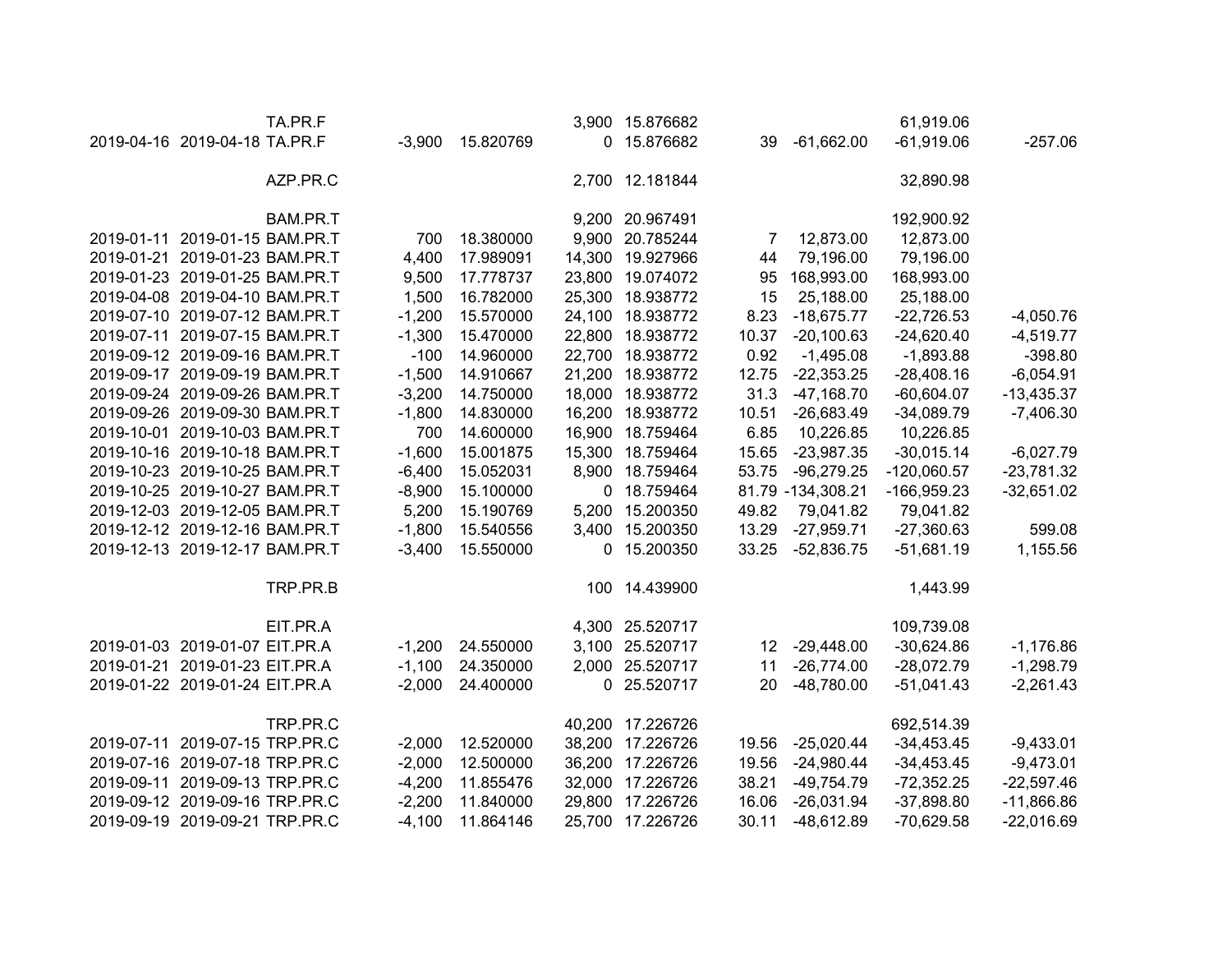| 2019-10-01 2019-10-03 TRP.PR.C | $-500$   | 11.510000 |        | 25,200 17.226726 | 4.53  | $-5,750.47$       | $-8,613.36$    | $-2,862.89$  |
|--------------------------------|----------|-----------|--------|------------------|-------|-------------------|----------------|--------------|
| 2019-10-16 2019-10-18 TRP.PR.C | $-2,200$ | 11.790000 |        | 23,000 17.226726 | 15.8  | $-25,922.20$      | $-37,898.80$   | $-11,976.60$ |
| 2019-10-17 2019-10-21 TRP.PR.C | $-4,400$ | 11.733864 | 18,600 | 17.226726        | 34.45 | $-51,594.55$      | $-75,797.59$   | $-24,203.04$ |
| 2019-10-18 2019-10-22 TRP.PR.C | $-8,600$ | 11.764535 |        | 10,000 17.226726 |       | 81.29 -101,093.71 | $-148, 149.84$ | $-47,056.13$ |
| 2019-10-21 2019-10-23 TRP.PR.C | $-2,500$ | 11.806000 |        | 7,500 17.226726  |       | 21.02 -29,493.98  | $-43,066.82$   | $-13,572.84$ |
| 2019-10-23 2019-10-25 TRP.PR.C | $-2,200$ | 11.840000 |        | 5,300 17.226726  | 16.76 | $-26,031.24$      | $-37,898.80$   | $-11,867.56$ |
| 2019-10-24 2019-10-28 TRP.PR.C | $-2,000$ | 11.880000 |        | 3,300 17.226726  | 14.36 | $-23,745.64$      | $-34,453.45$   | $-10,707.81$ |
| 2019-10-25 2019-10-29 TRP.PR.C | $-3,300$ | 11.840000 |        | 0 17.226726      | 32.27 | $-39,039.73$      | $-56,848.20$   | $-17,808.47$ |
| 2019-12-03 2019-12-05 TRP.PR.C | 6,600    | 11.832273 |        | 6,600 11.840320  | 53.11 | 78,146.11         | 78,146.11      |              |
| 2019-12-06 2019-12-10 TRP.PR.C | $-6,600$ | 11.984394 |        | 0 11.840320      | 52.74 | $-79,044.26$      | $-78,146.11$   | 898.15       |
| BPO.PR.P                       |          |           |        | 3,600 21.095362  |       |                   | 75,943.30      |              |
| 2019-07-03 2019-07-05 BPO.PR.P | $-2,000$ | 15.910000 |        | 1,600 21.095362  | 17.11 | $-31,802.89$      | $-42,190.72$   | $-10,387.83$ |
| 2019-07-05 2019-07-09 BPO.PR.P | $-1,600$ | 16.150000 |        | 0 21.095362      | 12.01 | $-25,827.99$      | $-33,752.58$   | $-7,924.59$  |
| 2019-09-17 2019-09-19 BPO.PR.P | 1,600    | 15.190000 |        | 1,600 15.197181  | 11.49 | 24,315.49         | 24,315.49      |              |
| 2019-09-26 2019-09-30 BPO.PR.P | $-1,600$ | 15.390000 |        | 0 15.197181      | 11.49 | $-24,612.51$      | $-24,315.49$   | 297.02       |
| ECN.PR.C                       |          |           |        | 4,100 23.091100  |       |                   | 94,673.51      |              |
| ENB.PR.B                       |          |           |        | 5,400 18.736104  |       |                   | 101,174.96     |              |
| 2019-07-02 2019-07-04 ENB.PR.B | 1,300    | 14.869231 |        | 6,700 17.987663  | 12.38 | 19,342.38         | 19,342.38      |              |
| 2019-07-10 2019-07-12 ENB.PR.B | $-1,600$ | 14.914375 |        | 5,100 17.987663  | 12.24 | $-23,850.76$      | $-28,780.26$   | $-4,929.50$  |
| 2019-07-15 2019-07-17 ENB.PR.B | $-1,700$ | 15.007647 |        | 3,400 17.987663  | 14.64 | $-25,498.36$      | $-30,579.03$   | $-5,080.67$  |
| 2019-07-16 2019-07-18 ENB.PR.B | $-3,400$ | 15.000000 |        | 0 17.987663      | 21.65 | $-50,978.35$      | $-61,158.05$   | $-10,179.70$ |
| SJR.PR.A                       |          |           |        | 4,400 18.202268  |       |                   | 80,089.98      |              |
| 2019-07-11 2019-07-15 SJR.PR.A | $-4,400$ | 14.230000 | 0      | 18.202268        | 43.03 | -62,568.97        | $-80,089.98$   | $-17,521.01$ |
| FFH.PR.G                       |          |           |        | 3,900 20.753499  |       |                   | 80,938.64      |              |
| 2019-07-31 2019-08-02 FFH.PR.G | $-3,900$ | 15.590513 |        | 0 20.753499      | 32.11 | $-60,770.89$      | $-80,938.64$   | $-20,167.75$ |
| SLF.PR.D                       |          |           |        | 33,300 21.320232 |       |                   | 709,963.73     |              |
| 2019-01-15 2019-01-17 SLF.PR.D | $-1,200$ | 20.480000 |        | 32,100 21.320232 |       | 12 -24,564.00     | $-25,584.28$   | $-1,020.28$  |
| 2019-01-18 2019-01-22 SLF.PR.D | $-1,300$ | 20.400000 |        | 30,800 21.320232 | 13    | $-26,507.00$      | $-27,716.30$   | $-1,209.30$  |
| 2019-01-21 2019-01-23 SLF.PR.D | $-1,400$ | 20.121429 |        | 29,400 21.320232 | 14    | $-28,156.00$      | $-29,848.32$   | $-1,692.32$  |
| 2019-01-22 2019-01-24 SLF.PR.D | $-4,300$ | 20.117907 |        | 25,100 21.320232 | 43    | $-86,464.00$      | $-91,677.00$   | $-5,213.00$  |
| 2019-01-25 2019-01-29 SLF.PR.D | $-4,800$ | 20.159583 |        | 20,300 21.320232 | 48    | $-96,718.00$      | $-102,337.11$  | $-5,619.12$  |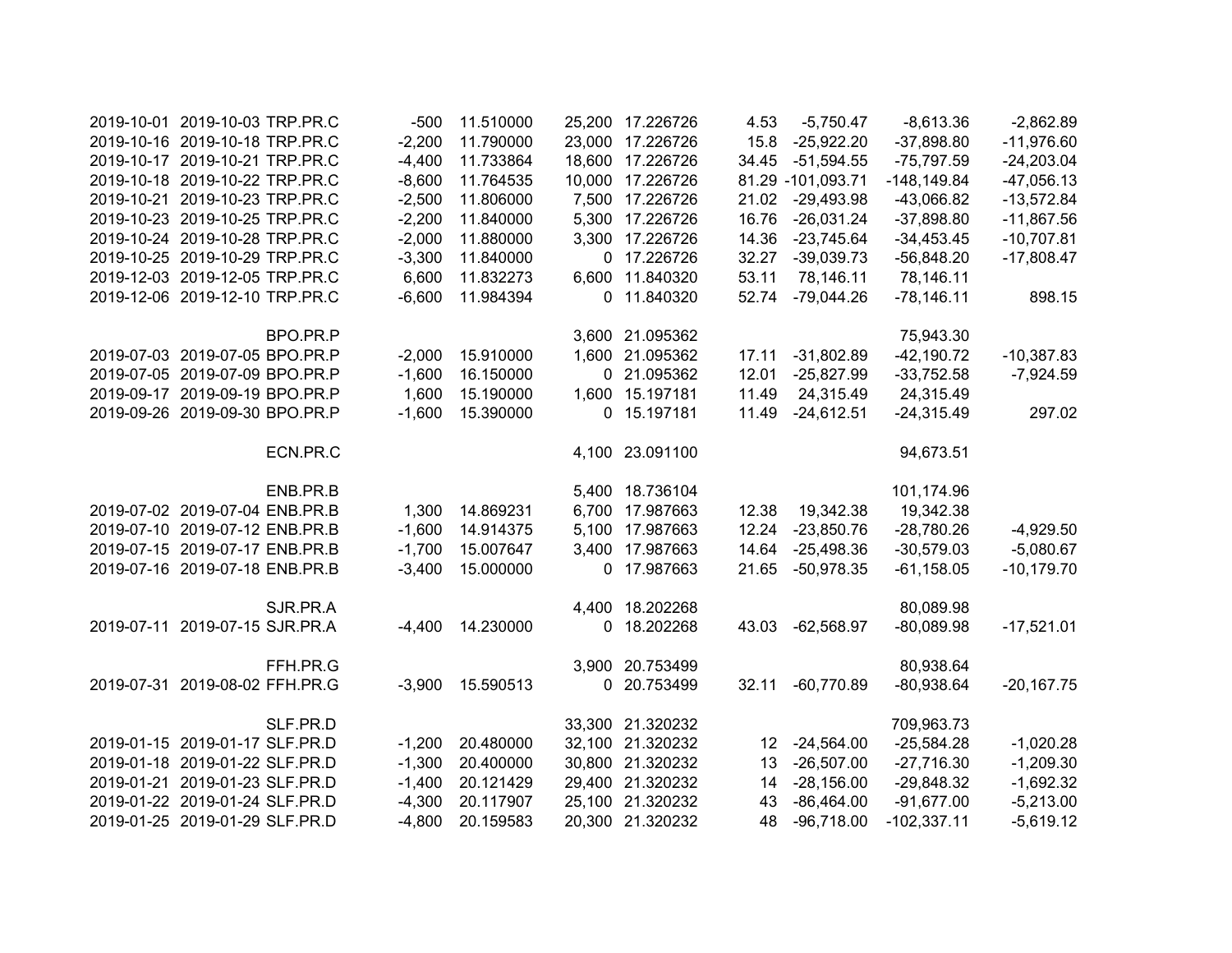| 2019-02-28 2019-03-04 SLF.PR.D | $-1,200$ | 20.600000 | 19,100 21.320232 | 12               | $-24,708.00$     | $-25,584.28$   | $-876.28$   |
|--------------------------------|----------|-----------|------------------|------------------|------------------|----------------|-------------|
| 2019-02-28 2019-03-04 SLF.PR.D | $-100$   | 20.600000 | 19,000 21.320232 | $\mathbf{1}$     | $-2,059.00$      | $-2,132.02$    | $-73.02$    |
| 2019-03-05 2019-03-07 SLF.PR.D | $-1,400$ | 20.540714 | 17,600 21.320232 | 14               | $-28,743.00$     | $-29,848.32$   | $-1,105.33$ |
| 2019-03-06 2019-03-08 SLF.PR.D | $-1,600$ | 20.507500 | 16,000 21.320232 | 16               | $-32,796.00$     | $-34, 112.37$  | $-1,316.37$ |
| 2019-03-07 2019-03-11 SLF.PR.D | $-2,400$ | 20.460833 | 13,600 21.320232 | 24               | $-49,082.00$     | $-51,168.56$   | $-2,086.56$ |
| 2019-03-19 2019-03-21 SLF.PR.D | $-600$   | 20.750000 | 13,000 21.320232 | 6                | $-12,444.00$     | $-12,792.14$   | $-348.14$   |
| 2019-03-21 2019-03-25 SLF.PR.D | $-1,500$ | 20.831333 | 11,500 21.320232 | 15               | $-31,232.00$     | $-31,980.35$   | $-748.35$   |
| 2019-03-22 2019-03-26 SLF.PR.D | $-700$   | 20.860000 | 10,800 21.320232 |                  | $-14,595.00$     | $-14,924.16$   | $-329.16$   |
| 2019-03-25 2019-03-27 SLF.PR.D | $-1,700$ | 20.814706 | 9,100 21.320232  | 17               | $-35,368.00$     | $-36,244.39$   | $-876.39$   |
| 2019-03-26 2019-03-28 SLF.PR.D | $-1,900$ | 20.900526 | 7,200 21.320232  | 19               | $-39,692.00$     | $-40,508.44$   | $-816.44$   |
| 2019-03-27 2019-03-29 SLF.PR.D | $-1,200$ | 20.950000 | 6,000 21.320232  | 12 <sup>2</sup>  | $-25,128.00$     | $-25,584.28$   | $-456.28$   |
| 2019-04-09 2019-04-11 SLF.PR.D | $-1,200$ | 21.252500 | 4,800 21.320232  | 12 <sup>12</sup> | $-25,491.00$     | $-25,584.28$   | $-93.28$    |
| 2019-04-10 2019-04-12 SLF.PR.D | $-3,600$ | 21.199583 | 1,200 21.320232  | 36               | -76,282.50       | $-76,752.84$   | $-470.34$   |
| 2019-04-11 2019-04-15 SLF.PR.D | $-1,200$ | 21.250000 | 0 21.320232      |                  | 12 -25,488.00    | $-25,584.28$   | $-96.28$    |
| EFN.PR.I                       |          |           | 4,000 21.292743  |                  |                  | 85,170.97      |             |
| 2019-08-14 2019-08-16 EFN.PR.I | $-600$   | 20.850000 | 3,400 21.292743  |                  | 5.87 - 12,504.13 | $-12,775.65$   | $-271.52$   |
| 2019-08-28 2019-08-30 EFN.PR.I | $-2,300$ | 20.320000 | 1,100 21.292743  | 20.46            | $-46,715.54$     | $-48,973.31$   | $-2,257.77$ |
| 2019-09-04 2019-09-06 EFN.PR.I | $-1,100$ | 20.829091 | 0 21.292743      | 9.01             | $-22,902.99$     | $-23,422.02$   | $-519.03$   |
| BAM.PF.C                       |          |           | 13,600 21.708277 |                  |                  | 295,232.57     |             |
| 2019-01-02 2019-01-04 BAM.PF.C | $-1,200$ | 20.491667 | 12,400 21.708277 |                  | 12 -24,578.00    | $-26,049.93$   | $-1,471.93$ |
| 2019-01-03 2019-01-07 BAM.PF.C | $-1,200$ | 20.505833 | 11,200 21.708277 | 12               | $-24,595.00$     | $-26,049.93$   | $-1,454.93$ |
| 2019-01-04 2019-01-08 BAM.PF.C | $-800$   | 20.812500 | 10,400 21.708277 | 8                | $-16,642.00$     | $-17,366.62$   | $-724.62$   |
| 2019-01-07 2019-01-09 BAM.PF.C | $-1,100$ | 20.990000 | 9,300 21.708277  | 11               | $-23,078.00$     | $-23,879.11$   | $-801.11$   |
| 2019-01-08 2019-01-10 BAM.PF.C | $-1,200$ | 20.891667 | 8,100 21.708277  | 12 <sup>°</sup>  | $-25,058.00$     | $-26,049.93$   | $-991.93$   |
| 2019-01-10 2019-01-14 BAM.PF.C | $-1,900$ | 21.202632 | 6,200 21.708277  | 19               | $-40,266.00$     | $-41,245.73$   | $-979.73$   |
| 2019-01-11 2019-01-15 BAM.PF.C | $-1,200$ | 21.220000 | 5,000 21.708277  | 12 <sup>°</sup>  | $-25,452.00$     | $-26,049.93$   | $-597.93$   |
| 2019-01-14 2019-01-16 BAM.PF.C | $-1,300$ | 21.160000 | 3,700 21.708277  | 13               | $-27,495.00$     | $-28,220.76$   | $-725.76$   |
| 2019-01-15 2019-01-17 BAM.PF.C | $-2,000$ | 21.254500 | 1,700 21.708277  |                  | 20 -42,489.00    | $-43,416.55$   | $-927.55$   |
| 2019-01-16 2019-01-18 BAM.PF.C | $-500$   | 21.398000 | 1,200 21.708277  | 5                | $-10,694.00$     | $-10,854.14$   | $-160.14$   |
| 2019-01-17 2019-01-21 BAM.PF.C | $-1,200$ | 21.470000 | 0 21.708277      | 12 <sup>°</sup>  | $-25,752.00$     | $-26,049.93$   | $-297.93$   |
| BAM.PR.N                       |          |           | 13,700 21.260578 |                  |                  | 291,269.92     |             |
| 2019-01-03 2019-01-07 BAM.PR.N | $-600$   | 20.110000 | 13,100 21.260578 |                  | 6 -12,060.00     | $-12,756.35$   | $-696.35$   |
| 2019-01-04 2019-01-08 BAM.PR.N | $-1,200$ | 20.550000 | 11,900 21.260578 | 12               | $-24,648.00$     | $-25,512.69$   | $-864.69$   |
| 2019-01-07 2019-01-09 BAM.PR.N | $-9,600$ | 20.447292 | 2,300 21.260578  |                  | 96 -196,198.00   | $-204, 101.55$ | $-7,903.55$ |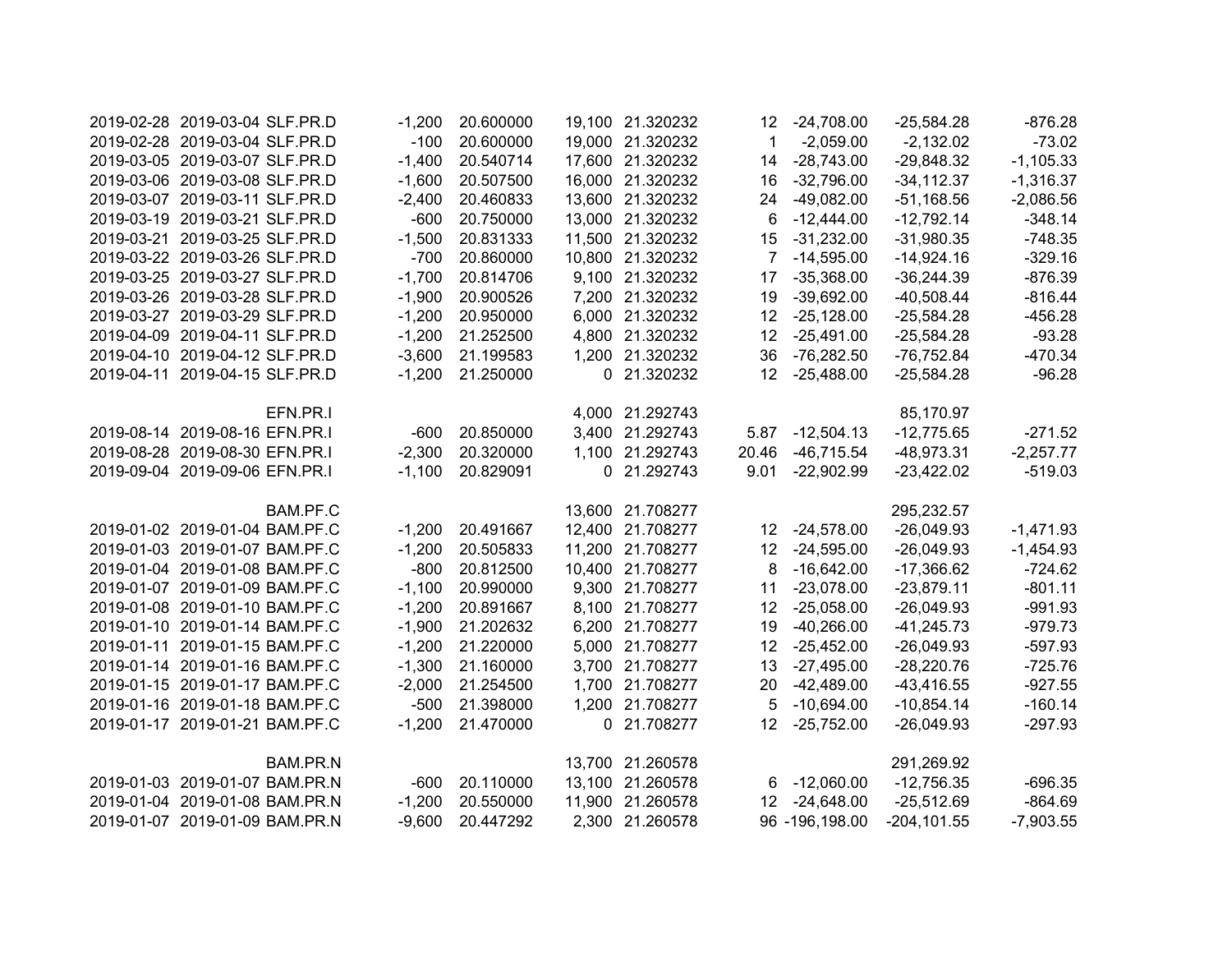| $-1,551.33$  | $-48,899.33$  | -47,348.00       | 23    | 0 21.260578      | -2,300 20.596087   |          | 2019-01-08 2019-01-10 BAM.PR.N |  |
|--------------|---------------|------------------|-------|------------------|--------------------|----------|--------------------------------|--|
|              | 186,205.00    |                  |       | 8,500 21.906470  |                    |          | IAG.PR.G                       |  |
|              | 21,631.00     | 21,631.00        | 11    | 9,600 21.649583  | 1,100 19.654545    |          | 2019-01-03 2019-01-07 IAG.PR.G |  |
| 0.00         | $-207,836.00$ | $0 - 207,836.00$ |       | 0 21.649583      | 21.649583          | $-9,600$ | 2019-01-04 2019-01-08 IAG.PR.G |  |
|              | 353,489.28    |                  |       | 14,100 25.070162 |                    |          | EIT.PR.B                       |  |
| $-363.13$    | $-20,056.13$  | 8 -19,693.00     |       | 13,300 25.070162 | -800 24.626250     |          | 2019-01-02 2019-01-04 EIT.PR.B |  |
| $-350.11$    | $-17,549.11$  | 7 -17,199.00     |       | 12,600 25.070162 | 24.580000          | -700     | 2019-01-04 2019-01-08 EIT.PR.B |  |
| $-196.11$    | $-17,549.11$  | 7 -17,353.00     |       | 11,900 25.070162 | 24.800000          | $-700$   | 2019-01-11 2019-01-15 EIT.PR.B |  |
| $-519.18$    | $-27,577.18$  | $-27,058.00$     | 11    | 10,800 25.070162 | $-1,100$ 24.608182 |          | 2019-01-17 2019-01-19 EIT.PR.B |  |
| $-1,180.36$  | $-55, 154.36$ | 22 -53,974.00    |       | 8,600 25.070162  | $-2,200$ 24.543636 |          | 2019-01-18 2019-01-22 EIT.PR.B |  |
| $-2,610.73$  | $-112,815.73$ | 45 -110,205.00   |       | 4,100 25.070162  | -4,500 24.500000   |          | 2019-01-21 2019-01-23 EIT.PR.B |  |
| $-2,774.66$  | $-102,787.66$ | 41 -100,013.00   |       | 0 25.070162      | -4,100 24.403415   |          | 2019-01-23 2019-01-25 EIT.PR.B |  |
|              | 132,291.95    |                  |       | 6,700 19.745067  |                    |          | TRP.PR.A                       |  |
| $-11,280.70$ | $-35,541.12$  | 14.58 -24,260.42 |       | 4,900 19.745067  | $-1,800$ 13.486111 |          | 2019-09-16 2019-09-18 TRP.PR.A |  |
| $-16,007.44$ | $-49,362.67$  | 19.77 -33,355.23 |       | 2,400 19.745067  | 13.350000          | $-2,500$ | 2019-09-19 2019-09-21 TRP.PR.A |  |
| $-14,961.40$ | $-47,388.16$  | 21.24 -32,426.76 |       | 0 19.745067      | 13.520000          | $-2,400$ | 2019-10-23 2019-10-25 TRP.PR.A |  |
|              | 52,553.99     |                  |       | 2,500 21.021596  |                    |          | MFC.PR.C                       |  |
| $-103.16$    | $-2,102.16$   | $-1,999.00$      | 1     | 2,400 21.021596  | 20.000000          | $-100$   | 2019-01-11 2019-01-15 MFC.PR.C |  |
| $-2,219.83$  | $-50,451.83$  | $-48,232.00$     | 24    | 0 21.021596      | 20.106667          | $-2,400$ | 2019-01-15 2019-01-17 MFC.PR.C |  |
|              | 77,151.24     |                  |       | 3,100 24.887496  |                    |          | IFC.PR.G                       |  |
| $-4,424.99$  | $-39,819.99$  | $-35,395.00$     | 16    | 1,500 24.887496  | $-1,600$ 22.131875 |          | 2019-01-16 2019-01-18 IFC.PR.G |  |
| $-5,111.24$  | $-37,331.24$  | $-32,220.00$     | 15    | 0 24.887496      | 21.490000          | $-1,500$ | 2019-02-13 2019-02-15 IFC.PR.G |  |
|              | 26,535.67     | 26,535.67        | 10.67 | 1,400 18.954050  | 18.946429          | 1,400    | 2019-10-22 2019-10-24 IFC.PR.G |  |
|              | 25,576.85     | 25,576.85        | 11.85 | 2,800 18.611614  | 18.260714          | 1,400    | 2019-12-16 2019-12-18 IFC.PR.G |  |
|              | 16,558.74     | 16,558.74        | 5.74  | 3,700 18.559800  | 18.392222          | 900      | 2019-12-23 2019-12-27 IFC.PR.G |  |
|              | 56,419.27     | 56,419.27        | 19.27 | 6,700 18.670228  | 18.800000          | 3,000    | 2019-12-30 2020-01-02 IFC.PR.G |  |
|              | 87,492.00     |                  |       | 4,600 19.020000  |                    |          | BCE.PR.K                       |  |
| $-25,112.79$ | $-87,492.00$  | 42.79 -62,379.21 |       | 0 19.020000      | 13.570000          | $-4,600$ | 2019-06-28 2019-07-03 BCE.PR.K |  |
|              | 27,048.00     |                  |       | 1,400 19.320000  |                    |          | TRP.PR.D                       |  |
| $-3,121.67$  | $-27,048.00$  | 13.67 -23,926.33 |       | 0 19.320000      | 17.100000          | $-1,400$ | 2019-07-05 2019-07-09 TRP.PR.D |  |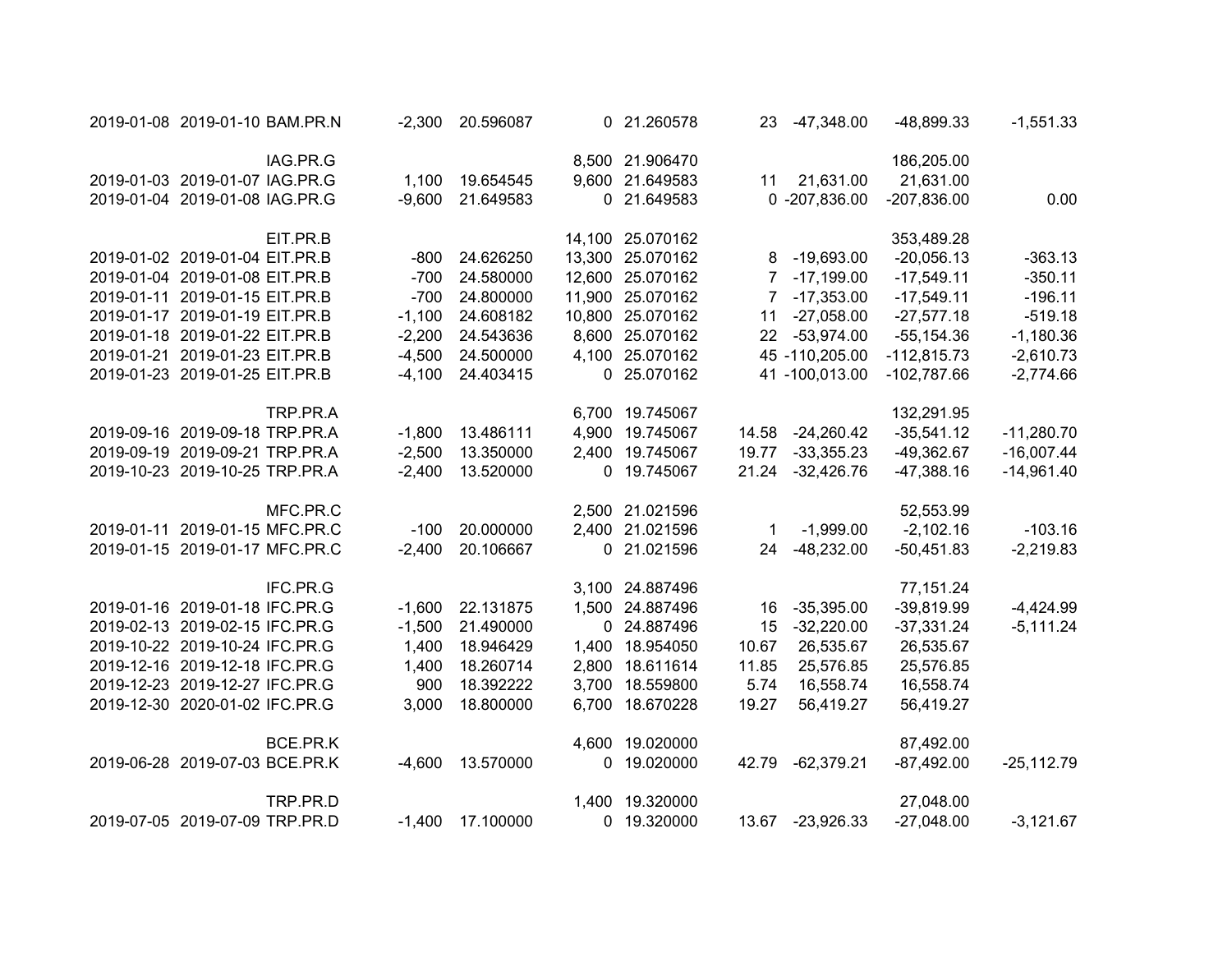| 2019-10-10 2019-10-15 TRP.PR.D | 1,900    | 15.900000 | 1,900 15.909779  | 18.58          | 30,228.58        | 30,228.58    |             |
|--------------------------------|----------|-----------|------------------|----------------|------------------|--------------|-------------|
| 2019-10-18 2019-10-22 TRP.PR.D | 8,000    | 15.996250 | 9,900 15.987202  |                | 74.72 128,044.72 | 128,044.72   |             |
| 2019-10-31 2019-11-04 TRP.PR.D | $-1,600$ | 15.991563 | 8,300 15.987202  | 14.3           | $-25,572.20$     | $-25,579.52$ | $-7.32$     |
| 2019-11-12 2019-11-14 TRP.PR.D | 1,500    | 16.146667 | 9,800 16.012807  | 11.73          | 24,231.73        | 24,231.73    |             |
| 2019-11-13 2019-11-15 TRP.PR.D | 2,100    | 16.147143 | 11,900 16.038193 | 19.99          | 33,928.99        | 33,928.99    |             |
| 2019-11-15 2019-11-19 TRP.PR.D | 1,700    | 16.150000 | 13,600 16.053228 | 14.4           | 27,469.40        | 27,469.40    |             |
| 2019-11-18 2019-11-20 TRP.PR.D | 3,200    | 16.249688 | 16,800 16.092302 | 27.77          | 52,026.77        | 52,026.77    |             |
| 2019-11-19 2019-11-21 TRP.PR.D | 2,200    | 16.095909 | 19,000 16.093634 | 17.37          | 35,428.37        | 35,428.37    |             |
| 2019-11-29 2019-12-03 TRP.PR.D | 1,600    | 16.033750 | 20,600 16.089666 | 14.09          | 25,668.09        | 25,668.09    |             |
| 2019-12-02 2019-12-04 TRP.PR.D | 1,600    | 15.938750 | 22,200 16.079329 | 11.98          | 25,513.98        | 25,513.98    |             |
| 2019-12-04 2019-12-06 TRP.PR.D | 3,400    | 15.841765 | 25,600 16.048882 | 28.28          | 53,890.28        | 53,890.28    |             |
| 2019-12-06 2019-12-10 TRP.PR.D | 1,700    | 15.949412 | 27,300 16.043221 | 14.55          | 27,128.55        | 27,128.55    |             |
| 2019-12-16 2019-12-18 TRP.PR.D | $-1,600$ | 16.680000 | 25,700 16.043221 | 15.65          | $-26,672.35$     | $-25,669.15$ | 1,003.20    |
| 2019-12-31 2020-01-03 TRP.PR.D | $-1,200$ | 16.680000 | 24,500 16.043221 | 9.34           | $-20,006.66$     | $-19,251.87$ | 754.79      |
|                                |          |           |                  |                |                  |              |             |
| 2019-01-02 2019-01-04 CU.PR.C  | 2,100    | 18.426190 | 2,100 18.436190  | 21.00          | 38,716.00        | 38,716.00    |             |
| 2019-01-03 2019-01-07 CU.PR.C  | 3,000    | 18.379000 | 5,100 18.408431  | 30             | 55,167.00        | 55,167.00    |             |
| 2019-01-04 2019-01-08 CU.PR.C  | 4,500    | 17.984222 | 9,600 18.214271  | 45             | 80,974.00        | 80,974.00    |             |
| 2019-01-07 2019-01-09 CU.PR.C  | 9,200    | 18.210000 | 18,800 18.217074 | 92             | 167,624.00       | 167,624.00   |             |
| 2019-01-17 2019-01-21 CU.PR.C  | 100      | 18.740000 | 18,900 18.219894 | $\mathbf 1$    | 1,875.00         | 1,875.00     |             |
| 2019-02-22 2019-02-26 CU.PR.C  | 700      | 18.750000 | 19,600 18.239184 | $\overline{7}$ | 13,132.00        | 13,132.00    |             |
| 2019-02-22 2019-02-26 CU.PR.C  | 600      | 18.787500 | 20,200 18.255767 | 6              | 11,278.50        | 11,278.50    |             |
| 2019-02-26 2019-02-28 CU.PR.C  | 700      | 18.950000 | 20,900 18.279354 | $\overline{7}$ | 13,272.00        | 13,272.00    |             |
| 2019-02-26 2019-02-28 CU.PR.C  | 1,000    | 18.960000 | 21,900 18.310890 | 10             | 18,970.00        | 18,970.00    |             |
| 2019-03-04 2019-03-06 CU.PR.C  | 900      | 18.850000 | 22,800 18.332566 | 9              | 16,974.00        | 16,974.00    |             |
| 2019-03-05 2019-03-07 CU.PR.C  | 3,900    | 18.758718 | 26,700 18.396273 | 39             | 73,198.00        | 73,198.00    |             |
| 2019-03-15 2019-03-19 CU.PR.C  | 2,600    | 18.780000 | 29,300 18.431212 | 26             | 48,854.00        | 48,854.00    |             |
| 2019-04-12 2019-04-14 CU.PR.C  | 6,700    | 18.556493 | 36,000 18.456389 | 67             | 124,395.50       | 124,395.50   |             |
| 2019-07-09 2019-07-11 CU.PR.C  | $-2,800$ | 18.055000 | 33,200 18.456389 | 22.73          | $-50,531.27$     | $-51,677.89$ | $-1,146.62$ |
| 2019-07-10 2019-07-12 CU.PR.C  | $-100$   | 18.010000 | 33,100 18.456389 | 1.18           | $-1,799.82$      | $-1,845.64$  | $-45.82$    |
| 2019-07-16 2019-07-18 CU.PR.C  | $-1,400$ | 17.860000 | 31,700 18.456389 | 12.85          | $-24,991.15$     | $-25,838.94$ | $-847.79$   |
| 2019-07-29 2019-07-31 CU.PR.C  | $-1,400$ | 17.949286 | 30,300 18.456389 | 10.35          | $-25,118.65$     | $-25,838.94$ | $-720.29$   |
| 2019-07-31 2019-08-02 CU.PR.C  | $-4,200$ | 18.043571 | 26,100 18.456389 | 38.49          | -75,744.51       | $-77,516.83$ | $-1,772.33$ |
| 2019-08-01 2019-08-06 CU.PR.C  | $-1,400$ | 17.901429 | 24,700 18.456389 | 11.66          | $-25,050.34$     | -25,838.94   | $-788.60$   |
| 2019-08-02 2019-08-07 CU.PR.C  | $-1,200$ | 17.970000 | 23,500 18.456389 |                | 8.62 -21,555.38  | $-22,147.67$ | $-592.29$   |
| 2019-09-03 2019-09-05 CU.PR.C  | $-1,500$ | 17.009333 | 22,000 18.456389 | 13.68          | $-25,500.32$     | $-27,684.58$ | $-2,184.26$ |
| 2019-09-05 2019-09-09 CU.PR.C  | $-200$   | 17.480000 | 21,800 18.456389 | 1.44           | $-3,494.56$      | $-3,691.28$  | $-196.72$   |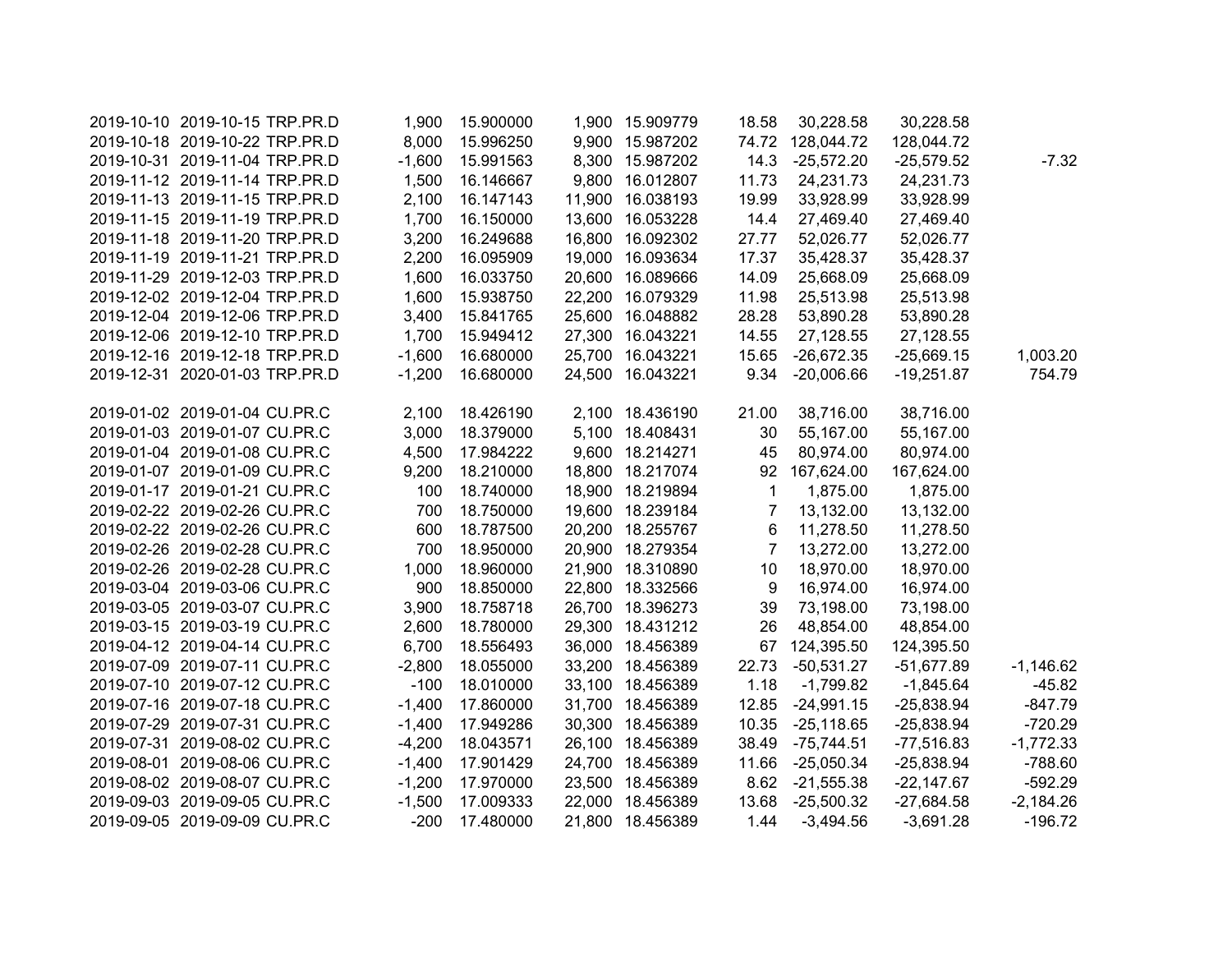| 2019-09-10 2019-09-12 CU.PR.C  | $-4,500$ | 17.138000 | 17,300 18.456389 |       | 40.34 -77,080.66 | $-83,053.75$  | $-5,973.09$ |
|--------------------------------|----------|-----------|------------------|-------|------------------|---------------|-------------|
| 2019-09-11 2019-09-13 CU.PR.C  | $-900$   | 17.104444 | 16,400 18.456389 | 8.8   | $-15,385.20$     | $-16,610.75$  | $-1,225.55$ |
| 2019-10-22 2019-10-24 CU.PR.C  | 800      | 17.053750 | 17,200 18.391556 | 6.99  | 13,649.99        | 13,649.99     |             |
| 2019-10-30 2019-11-01 CU.PR.C  | $-3,000$ | 17.130000 | 14,200 18.391556 | 29.34 | $-51,360.66$     | $-55,174.67$  | $-3,814.01$ |
| 2019-11-06 2019-11-08 CU.PR.C  | $-600$   | 17.036667 | 13,600 18.391556 | 4.83  | $-10,217.17$     | $-11,034.93$  | $-817.76$   |
| 2019-11-07 2019-11-12 CU.PR.C  | $-2,900$ | 17.124828 | 10,700 18.391556 | 26.78 | $-49,635.22$     | $-53,335.51$  | $-3,700.29$ |
| 2019-11-08 2019-11-13 CU.PR.C  | $-1,500$ | 17.210000 | 9,200 18.391556  | 14.47 | $-25,800.53$     | $-27,587.33$  | $-1,786.80$ |
| 2019-11-12 2019-11-14 CU.PR.C  | $-4,700$ | 17.355532 | 4,500 18.391556  | 36.03 | $-81,534.97$     | $-86,440.31$  | $-4,905.34$ |
| 2019-11-18 2019-11-20 CU.PR.C  | $-4,500$ | 16.900222 | 0 18.391556      | 41.57 | $-76,009.43$     | $-82,762.00$  | $-6,752.57$ |
| 2019-11-22 2019-11-26 CU.PR.C  | 2,700    | 16.794074 | 2,700 16.802300  | 22.21 | 45,366.21        | 45,366.21     |             |
| 2019-11-26 2019-11-28 CU.PR.C  | 1,600    | 16.680000 | 4,300 16.759465  | 11.49 | 26,699.49        | 26,699.49     |             |
| 2019-11-27 2019-11-29 CU.PR.C  | 1,300    | 16.650000 | 5,600 16.736171  | 11.86 | 21,656.86        | 21,656.86     |             |
| 2019-11-28 2019-12-02 CU.PR.C  | 1,100    | 16.730000 | 6,700 16.736633  | 9.88  | 18,412.88        | 18,412.88     |             |
| 2019-12-06 2019-12-10 CU.PR.C  | $-1,400$ | 17.000000 | 5,300 16.736633  | 12.29 | $-23,787.71$     | $-23,431.29$  | 356.42      |
| 2019-12-09 2019-12-13 CU.PR.C  | $-5,300$ | 17.000000 | 0 16.736633      | 49.11 | $-90,050.89$     | $-88,704.15$  | 1,346.74    |
|                                |          |           |                  |       |                  |               |             |
| 2019-01-04 2019-01-08 IAF.PR.G | 9,600    | 21.649583 | 9,600 21.649583  | 0.00  | 207,836.00       | 207,836.00    |             |
| 2019-01-18 2019-01-22 IAF.PR.G | 1,700    | 20.785882 | 11,300 21.521150 | 17    | 35,353.00        | 35,353.00     |             |
| 2019-01-21 2019-01-23 IAF.PR.G | 1,200    | 20.300000 | 12,500 21.404880 | 12    | 24,372.00        | 24,372.00     |             |
| 2019-02-22 2019-02-26 IAF.PR.G | 1,700    | 19.933235 | 14,200 21.229894 | 17    | 33,903.50        | 33,903.50     |             |
| 2019-02-28 2019-03-04 IAF.PR.G | 800      | 19.970000 | 15,000 21.163233 | 8     | 15,984.00        | 15,984.00     |             |
| 2019-02-28 2019-03-04 IAF.PR.G | 500      | 20.000000 | 15,500 21.126032 | 5     | 10,005.00        | 10,005.00     |             |
| 2019-03-04 2019-03-06 IAF.PR.G | 500      | 20.098000 | 16,000 21.094218 | 5     | 10,054.00        | 10,054.00     |             |
| 2019-03-05 2019-03-07 IAF.PR.G | 1,400    | 20.271429 | 17,400 21.028822 | 14    | 28,394.00        | 28,394.00     |             |
| 2019-03-06 2019-03-08 IAF.PR.G | 800      | 20.130000 | 18,200 20.989753 | 8     | 16,112.00        | 16,112.00     |             |
| 2019-03-07 2019-03-11 IAF.PR.G | 3,500    | 19.801714 | 21,700 20.799746 | 35    | 69,341.00        | 69,341.00     |             |
| 2019-03-19 2019-03-21 IAF.PR.G | 1,200    | 20.450000 | 22,900 20.781943 | 12    | 24,552.00        | 24,552.00     |             |
| 2019-03-21 2019-03-25 IAF.PR.G | 1,700    | 20.550000 | 24,600 20.766606 | 17    | 34,952.00        | 34,952.00     |             |
| 2019-03-29 2019-04-02 IAF.PR.G | 1,700    | 20.900000 | 26,300 20.775874 | 17    | 35,547.00        | 35,547.00     |             |
| 2019-04-02 2019-04-04 IAF.PR.G | $-2,200$ | 21.117727 | 24,100 20.775874 | 22    | $-46,437.00$     | $-45,706.92$  | 730.08      |
| 2019-04-09 2019-04-11 IAF.PR.G | $-600$   | 21.300000 | 23,500 20.775874 | 6     | $-12,774.00$     | $-12,465.52$  | 308.48      |
| 2019-04-10 2019-04-12 IAF.PR.G | $-2,800$ | 21.182679 | 20,700 20.775874 | 28    | $-59,283.50$     | $-58,172.45$  | 1,111.05    |
| 2019-04-12 2019-04-16 IAF.PR.G | $-1,200$ | 21.460000 | 19,500 20.775874 | 12    | $-25,740.00$     | $-24,931.05$  | 808.95      |
| 2019-04-15 2019-04-17 IAF.PR.G | $-8,400$ | 21.300476 | 11,100 20.775874 |       | 84 -178,840.00   | $-174,517.34$ | 4,322.65    |
| 2019-04-16 2019-04-18 IAF.PR.G | $-1,200$ | 21.300000 | 9,900 20.775874  | 12    | $-25,548.00$     | $-24,931.05$  | 616.95      |
| 2019-04-18 2019-04-22 IAF.PR.G | $-3,700$ | 21.301622 | 6,200 20.775874  | 37    | $-78,779.00$     | $-76,870.74$  | 1,908.27    |
| 2019-04-23 2019-04-25 IAF.PR.G | $-3,800$ | 21.298421 | 2,400 20.775874  | 38    | $-80,896.00$     | $-78,948.32$  | 1,947.68    |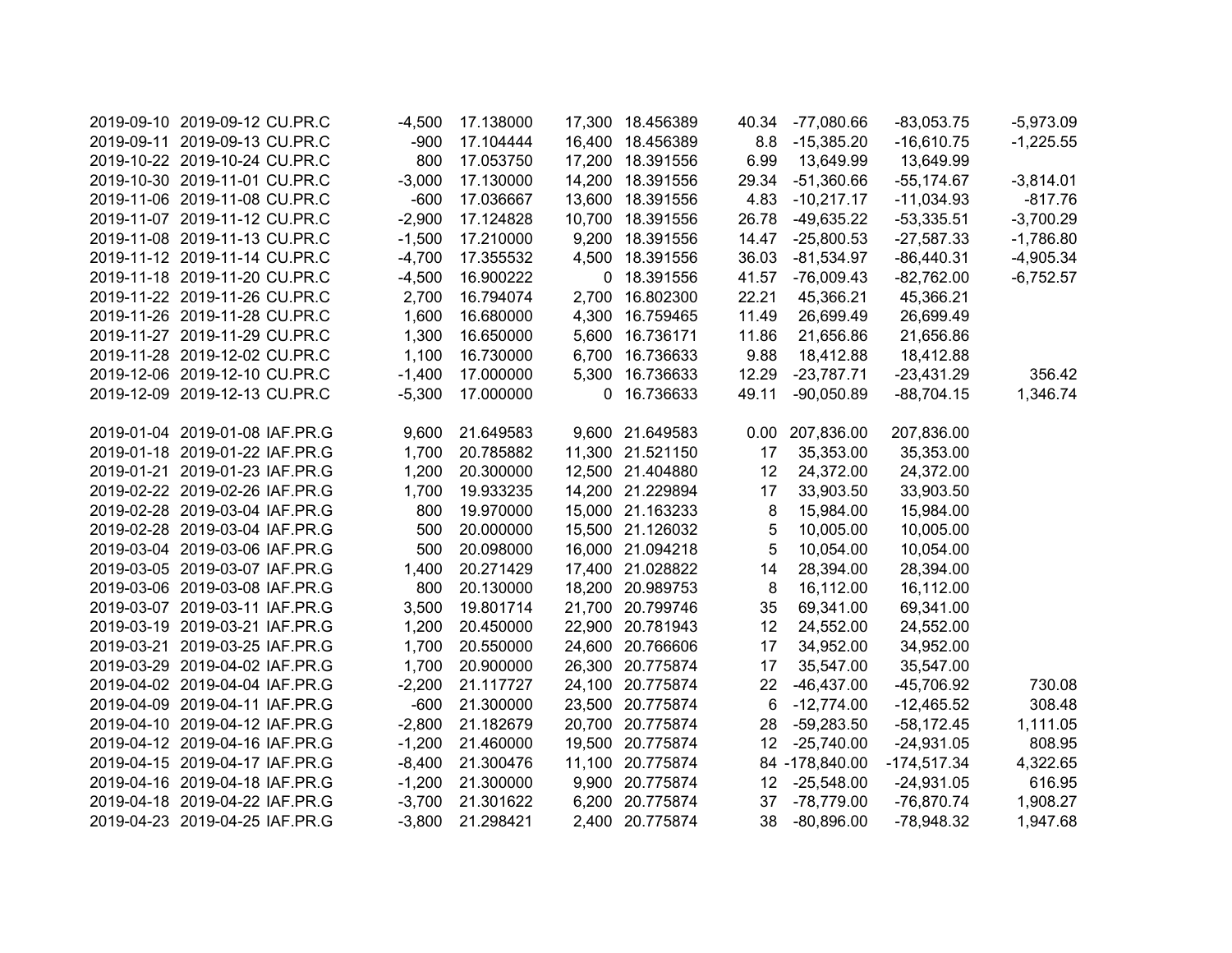| 2019-04-25 2019-04-29 IAF.PR.G | $-2,400$ | 21.251042 |              | 0 20.775874      | 24           | $-50,978.50$      | $-49,862.10$  | 1,116.40     |
|--------------------------------|----------|-----------|--------------|------------------|--------------|-------------------|---------------|--------------|
| 2019-09-03 2019-09-05 IAF.PR.G | 2,300    | 18.304783 |              | 2,300 18.313140  | 19.22        | 42,120.22         | 42,120.22     |              |
| 2019-09-24 2019-09-26 IAF.PR.G | 3,400    | 18.840294 |              | 5,700 18.632230  | 26.49        | 64,083.49         | 64,083.49     |              |
| 2019-09-26 2019-09-30 IAF.PR.G | 4,000    | 18.848250 |              | 9,700 18.725095  | 36.71        | 75,429.71         | 75,429.71     |              |
| 2019-09-30 2019-10-02 IAF.PR.G | 1,400    | 18.805000 |              | 11,100 18.736203 | 11.43        | 26,338.43         | 26,338.43     |              |
| 2019-10-02 2019-10-04 IAF.PR.G | 3,200    | 18.658750 | 14,300       | 18.720755        | 26.94        | 59,734.94         | 59,734.94     |              |
| 2019-10-03 2019-10-07 IAF.PR.G | 5,400    | 18.583704 |              | 19,700 18.685716 | 49.82        | 100,401.82        | 100,401.82    |              |
| 2019-10-18 2019-10-22 IAF.PR.G | 1,300    | 18.956154 |              | 21,000 18.703081 | 13.09        | 24,656.09         | 24,656.09     |              |
| 2019-10-21 2019-10-23 IAF.PR.G | 2,800    | 19.103929 |              | 23,800 18.751211 | 23.12        | 53,514.12         | 53,514.12     |              |
| 2019-11-06 2019-11-08 IAF.PR.G | $-9,100$ | 19.468571 |              | 14,700 18.751211 |              | 70.92 -177,093.08 | $-170,636.02$ | 6,457.06     |
| 2019-11-11 2019-11-13 IAF.PR.G | 1,400    | 19.117857 |              | 16,100 18.783746 | 10.51        | 26,775.51         | 26,775.51     |              |
| 2019-12-30 2020-01-02 IAF.PR.G | $-1,600$ | 19.490938 |              | 14,500 18.783746 | 10.7         | $-31,174.80$      | $-30,053.99$  | 1,120.81     |
| 2019-01-08 2019-01-10 BAM.PR.R | 3,000    | 18.134333 |              | 3,000 18.144333  | 30.00        | 54,433.00         | 54,433.00     |              |
| 2019-01-10 2019-01-14 BAM.PR.R | 2,800    | 18.289286 |              | 5,800 18.219138  | 28           | 51,238.00         | 51,238.00     |              |
| 2019-01-14 2019-01-16 BAM.PR.R | 100      | 18.360000 |              | 5,900 18.221695  | $\mathbf{1}$ | 1,837.00          | 1,837.00      |              |
| 2019-07-18 2019-07-22 BAM.PR.R | $-1,700$ | 15.302941 |              | 4,200 18.221695  | 16.63        | $-25,998.37$      | $-30,976.88$  | $-4,978.51$  |
| 2019-09-09 2019-09-11 BAM.PR.R | $-1,200$ | 14.860833 |              | 3,000 18.221695  | 11.74        | $-17,821.26$      | $-21,866.03$  | $-4,044.77$  |
| 2019-09-17 2019-09-19 BAM.PR.R | $-3,000$ | 14.750000 |              | 0 18.221695      | 20.94        | $-44,229.06$      | $-54,665.08$  | $-10,436.02$ |
| 2019-10-01 2019-10-03 BAM.PR.R | 1,000    | 14.469000 |              | 1,000 14.478370  | 9.37         | 14,478.37         | 14,478.37     |              |
| 2019-10-11 2019-10-16 BAM.PR.R | $-1,000$ | 14.768000 |              | 0 14.478370      | 8.38         | $-14,759.62$      | $-14,478.37$  | 281.25       |
| 2019-01-08 2019-01-10 BAM.PF.F | 1,200    | 21.330000 |              | 1,200 21.340000  | 12.00        | 25,608.00         | 25,608.00     |              |
| 2019-01-11 2019-01-15 BAM.PF.F | 1,500    | 21.488000 |              | 2,700 21.427778  | 15           | 32,247.00         | 32,247.00     |              |
| 2019-01-21 2019-01-23 BAM.PF.F | 1,300    | 21.143846 |              | 4,000 21.338750  | 13           | 27,500.00         | 27,500.00     |              |
| 2019-06-27 2019-07-02 BAM.PF.F | 2,000    | 16.883000 |              | 6,000 19.856377  | 17.26        | 33,783.26         | 33,783.26     |              |
| 2019-07-10 2019-07-12 BAM.PF.F | 1,400    | 18.339643 |              | 7,400 19.570899  | 10.89        | 25,686.39         | 25,686.39     |              |
| 2019-09-09 2019-09-11 BAM.PF.F | 1,500    | 17.096667 |              | 8,900 19.155126  | 10.97        | 25,655.97         | 25,655.97     |              |
| 2019-10-21 2019-10-23 BAM.PF.F | $-1,500$ | 17.710000 |              | 7,400 19.155126  | 13.42        | $-26,551.58$      | $-28,732.69$  | $-2,181.11$  |
| 2019-10-22 2019-10-24 BAM.PF.F | $-2,900$ | 17.711379 |              | 4,500 19.155126  | 20.68        | $-51,342.32$      | $-55,549.87$  | $-4,207.55$  |
| 2019-10-25 2019-10-29 BAM.PF.F | $-1,600$ | 17.671250 |              | 2,900 19.155126  | 14.45        | $-28,259.55$      | $-30,648.20$  | $-2,388.65$  |
| 2019-10-28 2019-10-30 BAM.PF.F | $-2,900$ | 17.765517 | $\mathbf{0}$ | 19.155126        | 25.88        | $-51,494.12$      | $-55,549.87$  | $-4,055.75$  |
| 2019-01-10 2019-01-14 MFC.PR.L | 1,500    | 19.106667 |              | 1,500 19.116667  | 15.00        | 28,675.00         | 28,675.00     |              |
| 2019-01-14 2019-01-16 MFC.PR.L | 400      | 19.050000 |              | 1,900 19.104737  | 4            | 7,624.00          | 7,624.00      |              |
| 2019-01-15 2019-01-17 MFC.PR.L | 2,800    | 19.185714 |              | 4,700 19.158936  | 28           | 53,748.00         | 53,748.00     |              |
| 2019-11-27 2019-11-29 MFC.PR.L | $-1,600$ | 16.670000 |              | 3,100 19.158936  | 11.49        | $-26,660.51$      | $-30,654.30$  | $-3,993.79$  |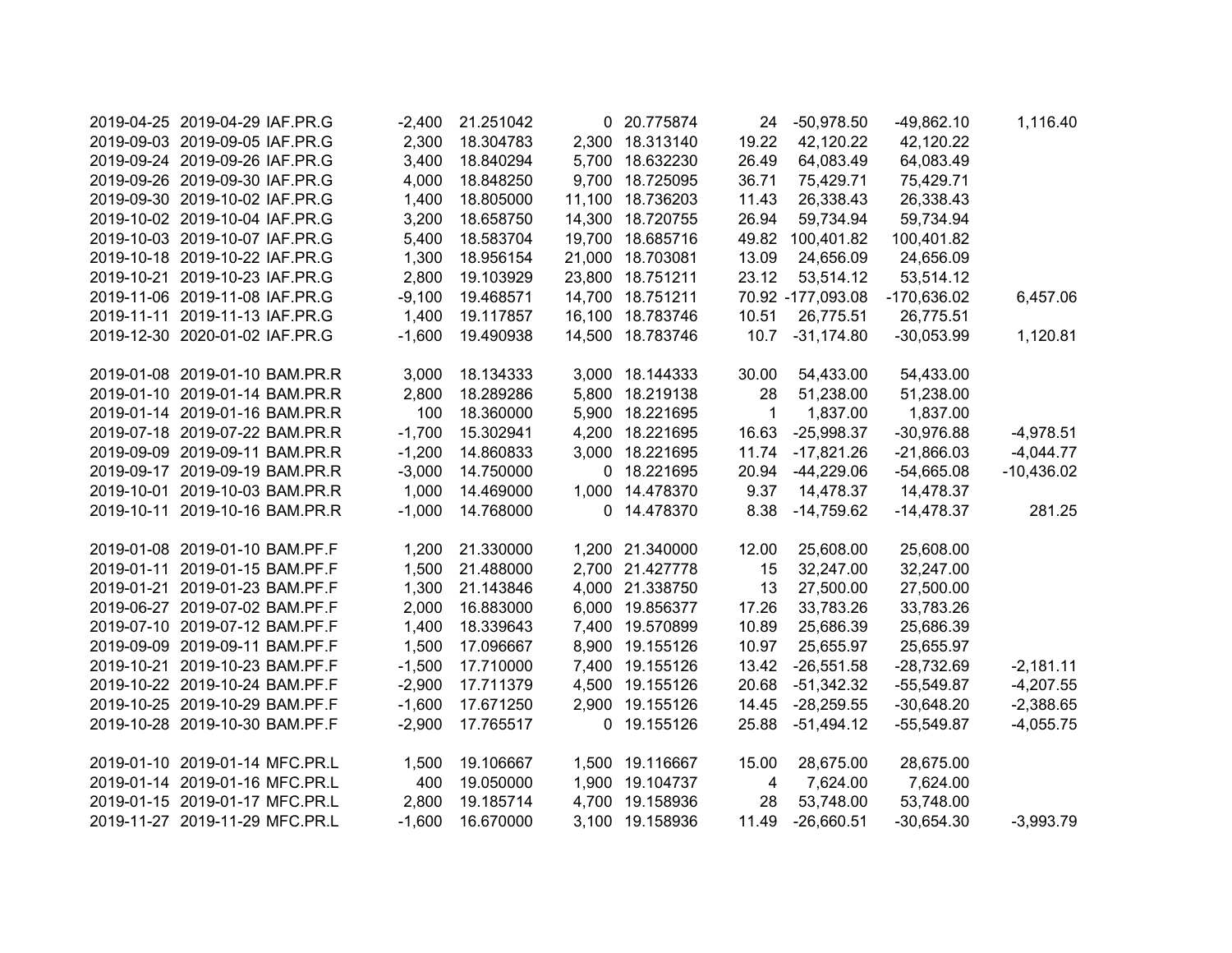| 2019-11-29 2019-12-03 MFC.PR.L | $-400$   | 16.540000 | 2,700 19.158936  | 2.87            | $-6,613.13$      | $-7,663.57$  | $-1,050.44$ |
|--------------------------------|----------|-----------|------------------|-----------------|------------------|--------------|-------------|
| 2019-12-02 2019-12-04 MFC.PR.L | $-200$   | 16.430000 | 2,500 19.158936  | 1.96            | $-3,284.04$      | $-3,831.79$  | $-547.75$   |
| 2019-12-16 2019-12-18 MFC.PR.L | $-1,200$ | 16.755000 | 1,300 19.158936  | 11.72           | $-20,094.28$     | $-22,990.72$ | $-2,896.44$ |
| 2019-12-17 2019-12-19 MFC.PR.L | $-1,300$ | 16.950000 | 0 19.158936      | 9.33            | $-22,025.67$     | $-24,906.62$ | $-2,880.95$ |
| 2019-01-15 2019-01-19 BAM.PF.B | 1,200    | 20.793333 | 1,200 20.803333  | 12.00           | 24,964.00        | 24,964.00    |             |
| 2019-04-08 2019-04-10 BAM.PF.B | $-1,200$ | 18.820000 | 0 20.803333      | 12              | $-22,572.00$     | $-24,964.00$ | $-2,392.00$ |
| 2019-01-15 2019-01-19 BAM.PF.E | 1,200    | 20.589167 | 1,200 20.599167  | 12.00           | 24,719.00        | 24,719.00    |             |
| 2019-07-11 2019-07-15 BAM.PF.E | 200      | 16.740000 | 1,400 20.049257  | 1.96            | 3,349.96         | 3,349.96     |             |
| 2019-07-12 2019-07-16 BAM.PF.E | 1,900    | 16.799474 | 3,300 18.182900  | 15.61           | 31,934.61        | 31,934.61    |             |
| 2019-07-22 2019-07-24 BAM.PF.E | 1,600    | 16.660000 | 4,900 17.688772  | 15.41           | 26,671.41        | 26,671.41    |             |
| 2019-10-21 2019-10-23 BAM.PF.E | $-4,100$ | 16.203902 | 800 17.688772    | 35.51           | $-66,400.49$     | $-72,523.96$ | $-6,123.48$ |
| 2019-11-04 2019-11-06 BAM.PF.E | $-800$   | 16.400000 | 0 17.688772      | 7.64            | $-13,112.36$     | $-14,151.02$ | $-1,038.66$ |
| 2019-01-15 2019-01-19 GWO.PR.I | 1,200    | 20.464167 | 1,200 20.474167  | 12.00           | 24,569.00        | 24,569.00    |             |
| 2019-03-07 2019-03-11 GWO.PR.I | $-1,200$ | 20.410000 | 0 20.474167      | 12 <sup>2</sup> | $-24,480.00$     | $-24,569.00$ | $-89.00$    |
| 2019-01-16 2019-01-18 IFC.PR.C | 5,800    | 19.395862 | 5,800 19.405862  |                 | 58.00 112,554.00 | 112,554.00   |             |
| 2019-10-22 2019-10-24 IFC.PR.C | $-1,300$ | 17.910000 | 4,500 19.405862  | 11.52           | $-23,271.48$     | $-25,227.62$ | $-1,956.14$ |
| 2019-11-13 2019-11-15 IFC.PR.C | $-600$   | 17.805000 | 3,900 19.405862  | 5.82            | $-10,677.18$     | $-11,643.52$ | $-966.34$   |
| 2019-11-25 2019-11-27 IFC.PR.C | $-200$   | 17.910000 | 3,700 19.405862  | 1.96            | $-3,580.04$      | $-3,881.17$  | $-301.13$   |
| 2019-11-26 2019-11-28 IFC.PR.C | $-3,700$ | 17.809730 | 0 19.405862      | 36.39           | $-65,859.61$     | $-71,801.69$ | $-5,942.08$ |
| 2019-12-11 2019-12-13 IFC.PR.C | 1,300    | 17.662308 | 1,300 17.671246  | 11.62           | 22,972.62        | 22,972.62    |             |
| 2019-12-12 2019-12-16 IFC.PR.C | 2,800    | 17.599286 | 4,100 17.627983  | 24.11           | 49,302.11        | 49,302.11    |             |
| 2019-12-13 2019-12-17 IFC.PR.C | 6,800    | 17.397941 | 10,900 17.490150 | 61.91           | 118,367.91       | 118,367.91   |             |
| 2019-12-16 2019-12-18 IFC.PR.C | $-2,800$ | 17.761786 | 8,100 17.490150  | 27.03           | -49,705.97       | $-48,972.42$ | 733.55      |
| 2019-12-18 2019-12-20 IFC.PR.C | $-700$   | 17.807143 | 7,400 17.490150  | 5.18            | $-12,459.82$     | $-12,243.11$ | 216.71      |
| 2019-12-19 2019-12-23 IFC.PR.C | $-1,400$ | 17.760000 | 6,000 17.490150  | 13.69           | $-24,850.31$     | $-24,486.21$ | 364.10      |
| 2019-01-17 2019-01-19 CU.PR.F  | 1,100    | 20.730000 | 1,100 20.740000  | 11.00           | 22,814.00        | 22,814.00    |             |
| 2019-01-18 2019-01-22 CU.PR.F  | $-1,100$ | 20.564545 | 0 20.740000      | 11              | $-22,610.00$     | $-22,814.00$ | $-204.00$   |
| 2019-01-18 2019-01-22 SLF.PR.H | 2,800    | 17.810000 | 2,800 17.820000  | 28.00           | 49,896.00        | 49,896.00    |             |
| 2019-01-21 2019-01-23 SLF.PR.H | 1,400    | 17.720000 | 4,200 17.790000  | 14              | 24,822.00        | 24,822.00    |             |
| 2019-01-22 2019-01-24 SLF.PR.H | 3,800    | 17.898421 | 8,000 17.846250  | 38              | 68,052.00        | 68,052.00    |             |
| 2019-01-25 2019-01-29 SLF.PR.H | 5,600    | 17.549643 | 13,600 17.728235 | 56              | 98,334.00        | 98,334.00    |             |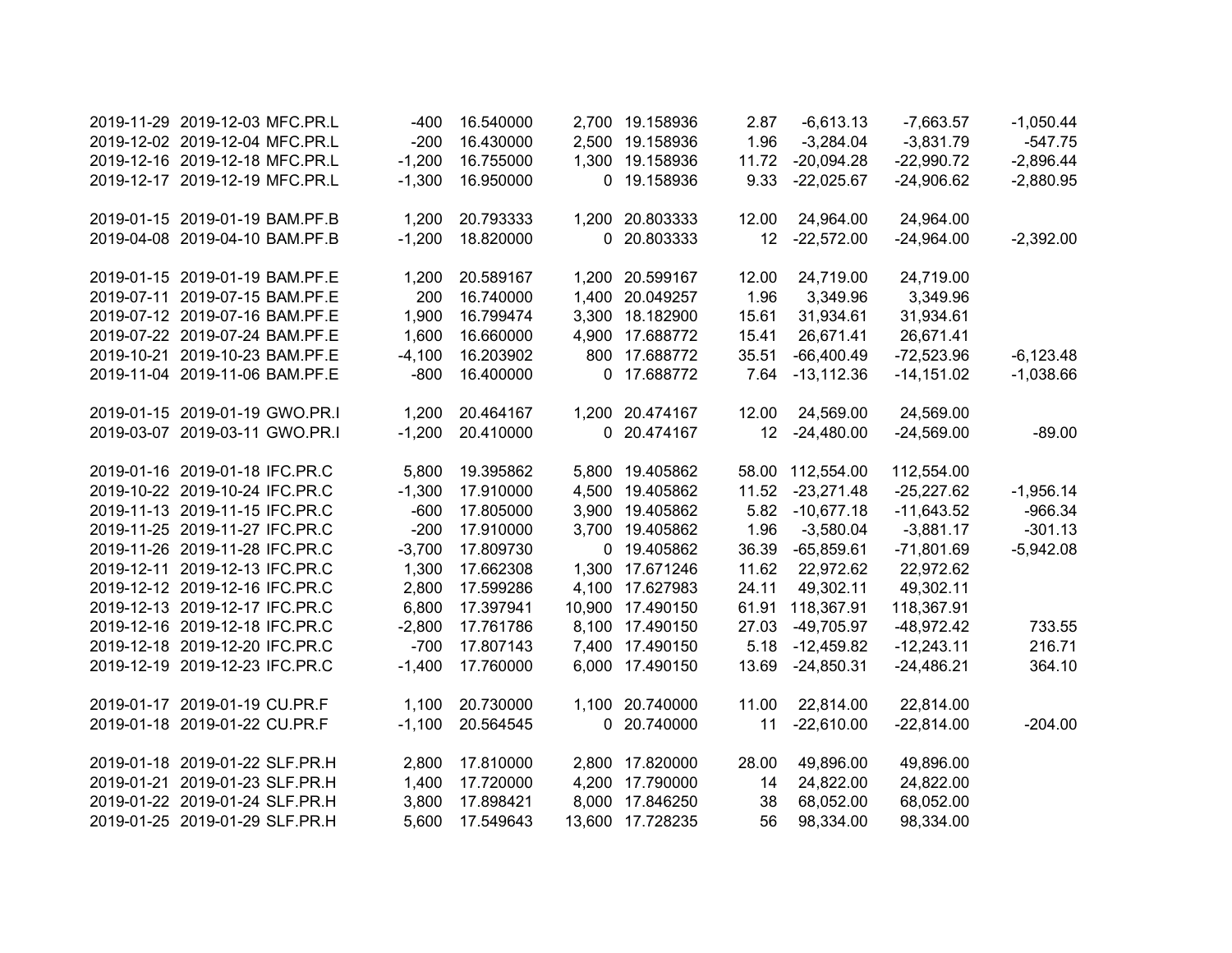| 2019-04-12 2019-04-16 SLF.PR.H | 1,500    | 17.820000 | 15,100 17.738344 | 15              | 26,745.00    | 26,745.00     |             |
|--------------------------------|----------|-----------|------------------|-----------------|--------------|---------------|-------------|
| 2019-07-23 2019-07-25 SLF.PR.H | $-1,500$ | 16.509333 | 13,600 17.738344 | 12.28           | $-24,751.72$ | $-26,607.52$  | $-1,855.80$ |
| 2019-07-24 2019-07-26 SLF.PR.H | $-2,700$ | 16.614444 | 10,900 17.738344 | 19.96           | $-44,839.04$ | $-47,893.53$  | $-3,054.49$ |
| 2019-07-25 2019-07-29 SLF.PR.H | $-400$   | 16.602500 | 10,500 17.738344 | 2.77            | $-6,638.23$  | $-7,095.34$   | $-457.11$   |
| 2019-07-26 2019-07-30 SLF.PR.H | $-1,000$ | 16.600000 | 9,500 17.738344  | 7.5             | $-16,592.50$ | $-17,738.34$  | $-1,145.84$ |
| 2019-07-29 2019-07-31 SLF.PR.H | $-2,600$ | 16.360000 | 6,900 17.738344  | 23.53           | $-42,512.47$ | $-46, 119.70$ | $-3,607.23$ |
| 2019-07-30 2019-08-01 SLF.PR.H | $-1,100$ | 16.380000 | 5,800 17.738344  | 8.66            | $-18,009.34$ | $-19,512.18$  | $-1,502.84$ |
| 2019-08-01 2019-08-06 SLF.PR.H | $-500$   | 16.368000 | 5,300 17.738344  | 4.78            | $-8,179.22$  | $-8,869.17$   | $-689.95$   |
| 2019-08-06 2019-08-08 SLF.PR.H | $-4,000$ | 16.100000 | 1,300 17.738344  | 36.01           | $-64,363.99$ | $-70,953.38$  | $-6,589.39$ |
| 2019-08-30 2019-09-04 SLF.PR.H | $-1,300$ | 16.180000 | 0 17.738344      | 9.33            | $-21,024.67$ | $-23,059.85$  | $-2,035.18$ |
| 2019-01-22 2019-01-24 BAM.PF.G | 600      | 20.224167 | 600 20.234167    | 6.00            | 12,140.50    | 12,140.50     |             |
| 2019-09-16 2019-09-18 BAM.PF.G | $-300$   | 17.670000 | 300 20.234167    | 2.92            | $-5,298.08$  | $-6,070.25$   | $-772.17$   |
| 2019-09-17 2019-09-19 BAM.PF.G | $-300$   | 17.613333 | 0 20.234167      | 2.92            | $-5,281.08$  | $-6,070.25$   | $-789.17$   |
| 2019-03-06 2019-03-08 SLF.PR.I | 1,200    | 20.593333 | 1,200 20.603333  | 12.00           | 24,724.00    | 24,724.00     |             |
| 2019-03-08 2019-03-12 SLF.PR.I | $-1,200$ | 20.290000 | 0 20.603333      | 12 <sup>7</sup> | $-24,336.00$ | $-24,724.00$  | $-388.00$   |
| 2019-03-22 2019-03-26 SLF.PR.I | 1,200    | 20.450000 | 1,200 20.460000  | 12 <sup>°</sup> | 24,552.00    | 24,552.00     |             |
| 2019-03-25 2019-03-27 SLF.PR.I | $-700$   | 20.555714 | 500 20.460000    | $\overline{7}$  | $-14,382.00$ | $-14,322.00$  | 60.00       |
| 2019-03-29 2019-04-02 SLF.PR.I | $-500$   | 21.112000 | 0 20.460000      | 5               | $-10,551.00$ | $-10,230.00$  | 321.00      |
| 2019-04-09 2019-04-11 SLF.PR.I | 1,200    | 20.881667 | 1,200 20.891667  | 12              | 25,070.00    | 25,070.00     |             |
| 2019-04-12 2019-04-16 SLF.PR.I | $-1,200$ | 20.974167 | 0 20.891667      | 12 <sup>°</sup> | $-25,157.00$ | $-25,070.00$  | 87.00       |
| 2019-03-29 2019-04-02 HSE.PR.E | 1,600    | 19.598750 | 1,600 19.608750  | 16.00           | 31,374.00    | 31,374.00     |             |
| 2019-06-27 2019-07-02 HSE.PR.E | 1,200    | 19.300000 | 2,800 19.480143  | 10.4            | 23,170.40    | 23,170.40     |             |
| 2019-07-18 2019-07-22 HSE.PR.E | 2,700    | 19.499630 | 5,500 19.494195  | 24.67           | 52,673.67    | 52,673.67     |             |
| 2019-10-11 2019-10-16 HSE.PR.E | 1,000    | 17.086000 | 6,500 19.125166  | 9.51            | 17,095.51    | 17,095.51     |             |
| 2019-11-07 2019-11-12 HSE.PR.E | 1,400    | 18.383571 | 7,900 18.995201  | 11.51           | 25,748.51    | 25,748.51     |             |
| 2019-11-13 2019-11-15 HSE.PR.E | 1,400    | 18.400000 | 9,300 18.906682  | 10.05           | 25,770.05    | 25,770.05     |             |
| 2019-11-14 2019-11-18 HSE.PR.E | $-400$   | 18.230000 | 8,900 18.906682  | 3.88            | $-7,288.12$  | $-7,562.67$   | $-274.55$   |
| 2019-12-02 2019-12-04 HSE.PR.E | 1,400    | 17.375714 | 10,300 18.699761 | 12.07           | 24,338.07    | 24,338.07     |             |
| 2019-04-10 2019-04-12 RY.PR.J  | 1,200    | 20.696667 | 1,200 20.706667  | 12.00           | 24,848.00    | 24,848.00     |             |
| 2019-04-12 2019-04-16 RY.PR.J  | 1,200    | 20.800000 | 2,400 20.758334  | 12              | 24,972.00    | 24,972.00     |             |
| 2019-04-15 2019-04-17 RY.PR.J  | 3,700    | 20.748378 | 6,100 20.758360  | 37              | 76,806.00    | 76,806.00     |             |
| 2019-04-16 2019-04-18 RY.PR.J  | 1,300    | 20.750000 | 7,400 20.758649  | 13              | 26,988.00    | 26,988.00     |             |
| 2019-04-23 2019-04-25 RY.PR.J  | 3,700    | 21.146757 | 11,100 20.891351 | 37              | 78,280.00    | 78,280.00     |             |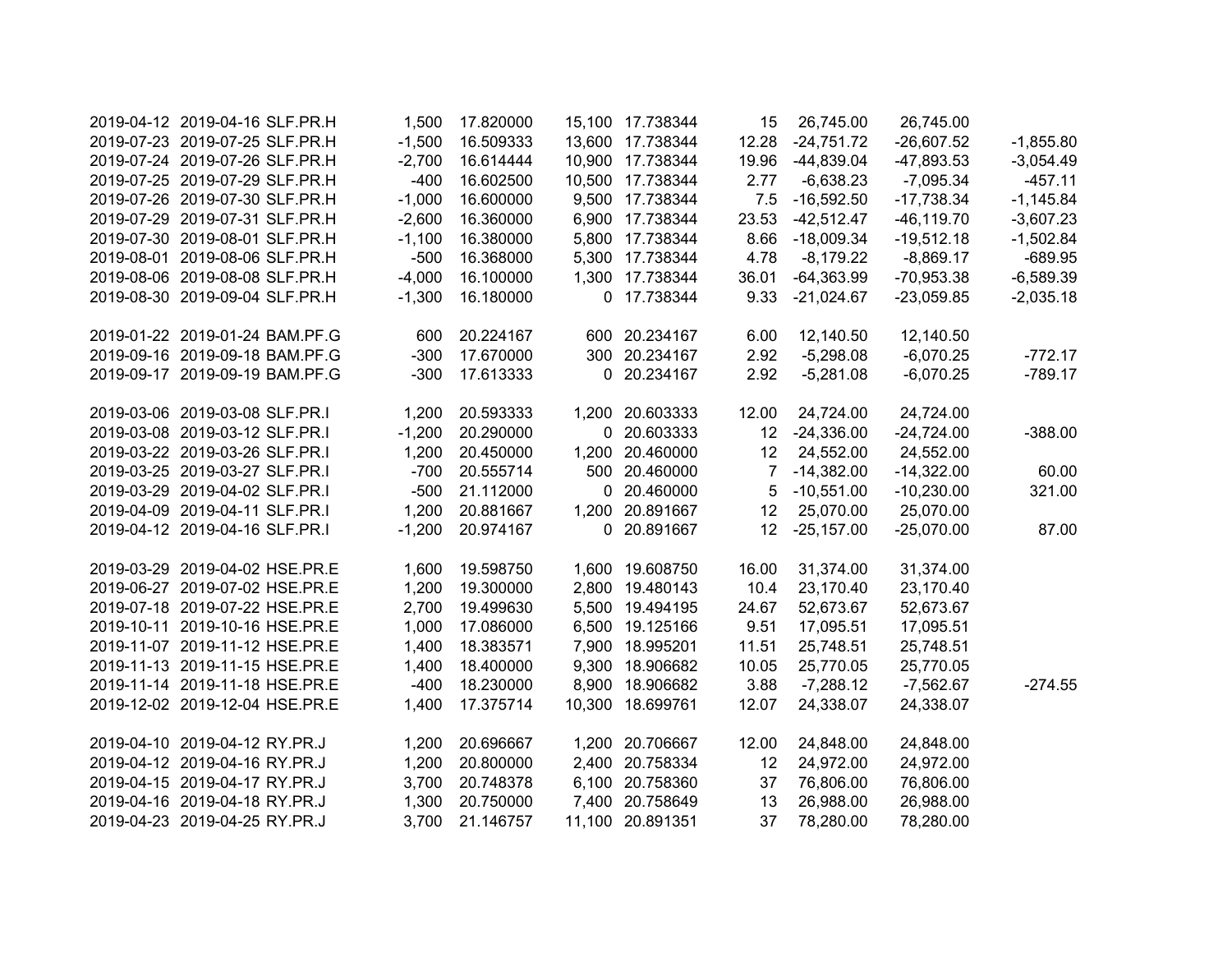| 2019-05-09 2019-05-13 RY.PR.J  | $-2,400$ | 20.701250 | 8,700 20.891351  | 18.06 | -49,664.94       | $-50,139.24$  | $-474.30$   |
|--------------------------------|----------|-----------|------------------|-------|------------------|---------------|-------------|
| 2019-07-02 2019-07-04 RY.PR.J  | 1,100    | 20.180000 | 9,800 20.812349  | 8.26  | 22,206.26        | 22,206.26     |             |
| 2019-07-10 2019-07-12 RY.PR.J  | 1,200    | 20.430833 | 11,000 20.771638 | 10    | 24,527.00        | 24,527.00     |             |
| 2019-07-16 2019-07-18 RY.PR.J  | 1,200    | 20.210000 | 12,200 20.717101 | 8.62  | 24,260.62        | 24,260.62     |             |
| 2019-07-31 2019-08-02 RY.PR.J  | $-1,300$ | 20.000000 | 10,900 20.717101 | 12.71 | $-25,987.29$     | $-26,932.23$  | $-944.94$   |
| 2019-08-01 2019-08-06 RY.PR.J  | $-200$   | 19.950000 | 10,700 20.717101 | 1.95  | $-3,988.05$      | $-4,143.42$   | $-155.37$   |
| 2019-09-05 2019-09-09 RY.PR.J  | 2,800    | 18.642857 | 13,500 20.288503 | 21.81 | 52,221.81        | 52,221.81     |             |
| 2019-09-06 2019-09-10 RY.PR.J  | 1,400    | 18.649286 | 14,900 20.135210 | 10.84 | 26,119.84        | 26,119.84     |             |
| 2019-09-10 2019-09-12 RY.PR.J  | 2,700    | 18.932963 | 17,600 19.952098 | 23.29 | 51,142.29        | 51,142.29     |             |
| 2019-09-17 2019-09-19 RY.PR.J  | 2,800    | 18.987857 | 20,400 19.820803 | 21.46 | 53,187.46        | 53,187.46     |             |
| 2019-09-27 2019-10-01 RY.PR.J  | 1,500    | 19.099333 | 21,900 19.771899 | 11.2  | 28,660.20        | 28,660.20     |             |
| 2019-11-19 2019-11-21 RY.PR.J  | $-4,200$ | 18.900000 | 17,700 19.771899 | 41.08 | -79,338.92       | $-83,041.97$  | $-3,703.05$ |
| 2019-11-26 2019-11-28 RY.PR.J  | $-1,300$ | 19.100000 | 16,400 19.771899 | 12.71 | $-24,817.29$     | $-25,703.47$  | $-886.18$   |
| 2019-11-27 2019-11-29 RY.PR.J  | $-5,200$ | 19.057692 | 11,200 19.771899 | 44.55 | $-99,055.45$     | $-102,813.87$ | $-3,758.43$ |
| 2019-11-28 2019-12-02 RY.PR.J  | $-700$   | 19.060000 | 10,500 19.771899 | 6.57  | $-13,335.43$     | $-13,840.33$  | $-504.90$   |
| 2019-12-02 2019-12-04 RY.PR.J  | $-2,600$ | 18.990000 | 7,900 19.771899  | 23.35 | $-49,350.65$     | $-51,406.94$  | $-2,056.29$ |
| 2019-12-05 2019-12-09 RY.PR.J  | $-1,300$ | 19.000000 | 6,600 19.771899  | 12.02 | -24,687.98       | $-25,703.47$  | $-1,015.49$ |
| 2019-12-13 2019-12-17 RY.PR.J  | $-1,400$ | 19.338571 | 5,200 19.771899  |       | 13.44 -27,060.56 | $-27,680.66$  | $-620.10$   |
| 2019-12-17 2019-12-19 RY.PR.J  | $-1,100$ | 19.650000 | 4,100 19.771899  | 7.9   | $-21,607.10$     | $-21,749.09$  | $-141.99$   |
| 2019-12-19 2019-12-23 RY.PR.J  | $-4,100$ | 19.645610 | 0 19.771899      | 36.17 | $-80,510.83$     | $-81,064.79$  | $-553.95$   |
| 2019-04-10 2019-04-12 TRP.PR.E | 2,000    | 17.000000 | 2,000 17.010000  | 20.00 | 34,020.00        | 34,020.00     |             |
| 2019-06-24 2019-06-26 TRP.PR.E | 2,200    | 15.600000 | 4,200 16.276307  | 20.49 | 34,340.49        | 34,340.49     |             |
| 2019-07-11 2019-07-15 TRP.PR.E | 1,300    | 16.263846 | 5,500 16.275120  | 9.67  | 21,152.67        | 21,152.67     |             |
| 2019-07-16 2019-07-18 TRP.PR.E | 1,600    | 16.235938 | 7,100 16.268266  | 14.03 | 25,991.53        | 25,991.53     |             |
| 2019-07-25 2019-07-29 TRP.PR.E | 1,600    | 15.837500 | 8,700 16.190843  | 15.64 | 25,355.64        | 25,355.64     |             |
| 2019-09-06 2019-09-10 TRP.PR.E | 1,600    | 15.370000 | 10,300 16.064449 | 11.49 | 24,603.49        | 24,603.49     |             |
| 2019-09-11 2019-09-13 TRP.PR.E | 1,600    | 15.570000 | 11,900 15.999283 | 15.65 | 24,927.65        | 24,927.65     |             |
| 2019-09-16 2019-09-18 TRP.PR.E | 1,500    | 15.661333 | 13,400 15.962413 | 12.87 | 23,504.87        | 23,504.87     |             |
| 2019-09-17 2019-09-19 TRP.PR.E | 600      | 15.645000 | 14,000 15.949173 | 5.08  | 9,392.08         | 9,392.08      |             |
| 2019-09-19 2019-09-23 TRP.PR.E | 5,200    | 15.687500 | 19,200 15.880791 | 47.77 | 81,622.77        | 81,622.77     |             |
| 2019-09-30 2019-10-02 TRP.PR.E | $-1,600$ | 15.710625 | 17,600 15.880791 | 12.01 | $-25,124.99$     | $-25,409.27$  | $-284.28$   |
| 2019-10-01 2019-10-03 TRP.PR.E | $-1,500$ | 15.554333 | 16,100 15.880791 | 14.41 | $-23,317.09$     | $-23,821.19$  | $-504.10$   |
| 2019-10-02 2019-10-04 TRP.PR.E | $-1,700$ | 15.500000 | 14,400 15.880791 | 16.39 | $-26,333.61$     | $-26,997.34$  | $-663.73$   |
| 2019-10-03 2019-10-07 TRP.PR.E | $-6,400$ | 15.305938 | 8,000 15.880791  | 61.17 | $-97,896.83$     | $-101,637.06$ | $-3,740.23$ |
| 2019-10-09 2019-10-11 TRP.PR.E | $-4,200$ | 15.440000 | 3,800 15.880791  | 39.39 | $-64,808.61$     | $-66,699.32$  | $-1,890.71$ |
| 2019-10-10 2019-10-15 TRP.PR.E | $-3,800$ | 15.700000 | 0 15.880791      | 37.16 | $-59,622.84$     | $-60,347.01$  | $-724.17$   |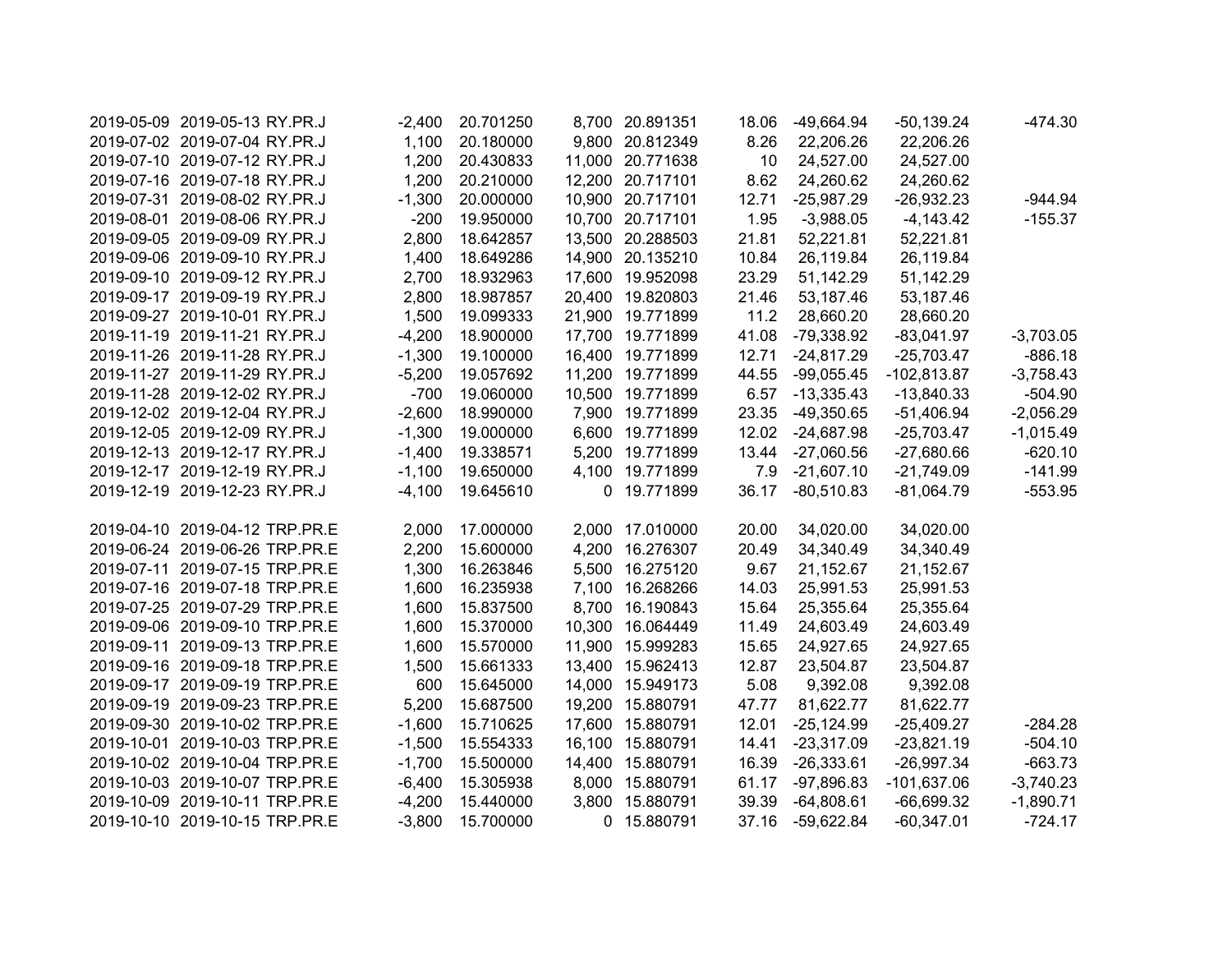| 2019-10-17 2019-10-21 TRP.PR.E | 2,900    | 15.443276 | 2,900 15.452173  | 25.8  | 44,811.30    | 44,811.30    |             |
|--------------------------------|----------|-----------|------------------|-------|--------------|--------------|-------------|
| 2019-10-18 2019-10-22 TRP.PR.E | $-2,900$ | 15.840345 | 0 15.452173      | 23.11 | $-45,913.89$ | $-44,811.30$ | 1,102.59    |
| 2019-10-31 2019-11-04 TRP.PR.E | 1,600    | 15.824375 | 1,600 15.833019  | 13.83 | 25,332.83    | 25,332.83    |             |
| 2019-12-04 2019-12-06 TRP.PR.E | 1,700    | 15.697941 | 3,300 15.768073  | 15.31 | 26,701.81    | 26,701.81    |             |
| 2019-12-05 2019-12-09 TRP.PR.E | 5,000    | 15.871000 | 8,300 15.835771  | 47.26 | 79,402.26    | 79,402.26    |             |
| 2019-12-06 2019-12-10 TRP.PR.E | 3,400    | 15.870588 | 11,700 15.848731 | 33.25 | 53,993.25    | 53,993.25    |             |
| 2019-12-16 2019-12-18 TRP.PR.E | 1,600    | 16.114375 | 13,300 15.881804 | 14.85 | 25,797.85    | 25,797.85    |             |
| 2019-12-31 2020-01-03 TRP.PR.E | $-3,200$ | 16.515000 | 10,100 15.881804 | 13.38 | $-52,834.62$ | $-50,821.77$ | 2,012.85    |
| 2019-04-12 2019-04-16 ENB.PR.T | 1,500    | 15.940000 | 1,500 15.950000  | 15.00 | 23,925.00    | 23,925.00    |             |
| 2019-07-02 2019-07-04 ENB.PR.T | $-1,500$ | 15.717333 | 0 15.950000      | 12.78 | $-23,563.22$ | $-23,925.00$ | $-361.78$   |
| 2019-04-15 2019-04-17 CM.PR.P  | 4,200    | 17.950000 | 4,200 17.960000  | 42.00 | 75,432.00    | 75,432.00    |             |
| 2019-07-05 2019-07-09 CM.PR.P  | $-1,400$ | 17.640000 | 2,800 17.960000  | 10.05 | $-24,685.95$ | $-25,144.00$ | $-458.05$   |
| 2019-07-10 2019-07-12 CM.PR.P  | $-2,800$ | 17.467321 | 0 17.960000      | 21.28 | $-48,887.22$ | $-50,288.00$ | $-1,400.78$ |
| 2019-09-11 2019-09-13 CM.PR.P  | 1,400    | 16.379286 | 1,400 16.387372  | 11.32 | 22,942.32    | 22,942.32    |             |
| 2019-10-21 2019-10-23 CM.PR.P  | 1,500    | 16.155667 | 2,900 16.272187  | 13.52 | 24,247.02    | 24,247.02    |             |
| 2019-10-28 2019-10-30 CM.PR.P  | $-2,900$ | 16.310000 | 0 16.272187      | 28.36 | $-47,270.64$ | $-47,189.34$ | 81.30       |
| 2019-04-16 2019-04-18 ALA.PR.A | 4,400    | 14.245000 | 4,400 14.255000  | 44.00 | 62,722.00    | 62,722.00    |             |
| 2019-07-24 2019-07-26 ALA.PR.A | $-3,100$ | 14.772903 | 1,300 14.255000  | 26.49 | $-45,769.51$ | $-44,190.50$ | 1,579.01    |
| 2019-07-25 2019-07-29 ALA.PR.A | $-1,300$ | 14.845385 | 0 14.255000      | 12.3  | $-19,286.70$ | $-18,531.50$ | 755.20      |
| 2019-04-16 2019-04-18 CM.PR.Q  | 1,300    | 20.000000 | 1,300 20.010000  | 13.00 | 26,013.00    | 26,013.00    |             |
| 2019-07-12 2019-07-16 CM.PR.Q  | 3,200    | 19.335625 | 4,500 19.536944  | 29.25 | 61,903.25    | 61,903.25    |             |
| 2019-10-23 2019-10-25 CM.PR.Q  | $-1,500$ | 18.280667 | 3,000 19.536944  | 12.88 | $-27,408.12$ | $-29,305.42$ | $-1,897.30$ |
| 2019-10-24 2019-10-28 CM.PR.Q  | $-3,000$ | 18.301333 | 0 19.536944      | 28.53 | $-54,875.47$ | $-58,610.83$ | $-3,735.36$ |
| 2019-11-26 2019-11-28 CM.PR.Q  | 3,700    | 18.281892 | 3,700 18.289927  | 29.73 | 67,672.73    | 67,672.73    |             |
| 2019-12-06 2019-12-10 CM.PR.Q  | $-3,700$ | 18.309459 | 0 18.289927      | 30.6  | $-67,714.40$ | $-67,672.73$ | 41.67       |
| 2019-04-18 2019-04-22 BMO.PR.T | 2,800    | 18.533571 | 2,800 18.543571  | 28.00 | 51,922.00    | 51,922.00    |             |
| 2019-07-10 2019-07-12 BMO.PR.T | 1,400    | 17.823571 | 4,200 18.306314  | 11.52 | 24,964.52    | 24,964.52    |             |
| 2019-07-25 2019-07-29 BMO.PR.T | $-2,800$ | 18.040000 | 1,400 18.306314  | 27.29 | $-50,484.71$ | $-51,257.68$ | $-772.97$   |
| 2019-07-26 2019-07-30 BMO.PR.T | $-1,400$ | 18.040714 | 0 18.306314      | 12.26 | $-25,244.74$ | $-25,628.84$ | $-384.10$   |
| 2019-04-18 2019-04-22 RY.PR.H  | 2,600    | 19.465000 | 2,600 19.475000  | 26.00 | 50,635.00    | 50,635.00    |             |
| 2019-07-09 2019-07-11 RY.PR.H  | 3,000    | 18.510333 | 5,600 18.962748  | 25.39 | 55,556.39    | 55,556.39    |             |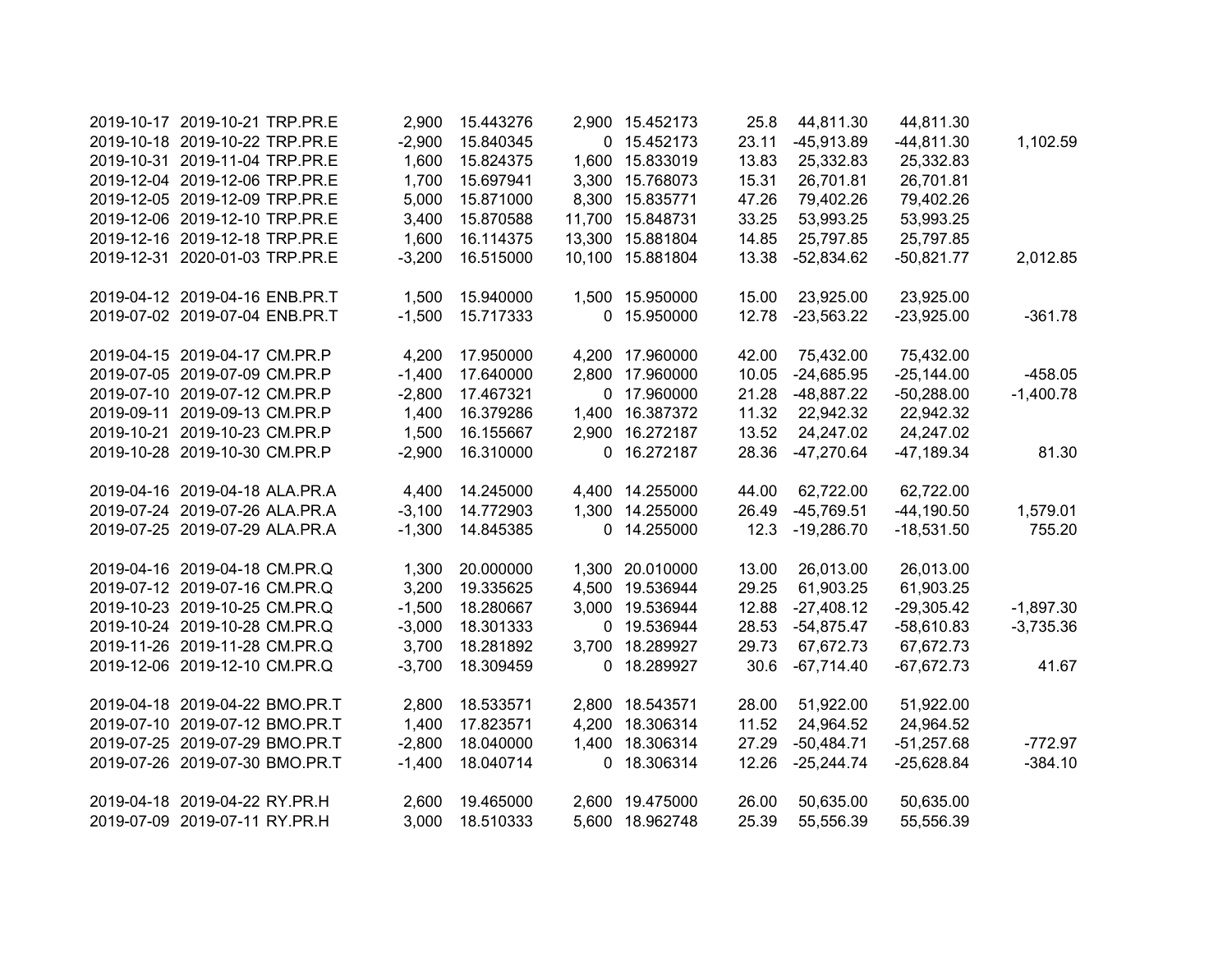| 2019-07-11 2019-07-15 RY.PR.H  | 1,700    | 18.332941 | 7,300 18.818092  | 14.68 | 31,180.68         | 31,180.68     |             |
|--------------------------------|----------|-----------|------------------|-------|-------------------|---------------|-------------|
| 2019-09-05 2019-09-09 RY.PR.H  | $-3,000$ | 17.531500 | 4,300 18.818092  | 27.36 | $-52,567.14$      | $-56,454.27$  | $-3,887.13$ |
| 2019-09-06 2019-09-10 RY.PR.H  | $-1,500$ | 17.700000 | 2,800 18.818092  | 11.15 | $-26,538.85$      | $-28,227.14$  | $-1,688.29$ |
| 2019-09-10 2019-09-12 RY.PR.H  | $-2,800$ | 17.826786 | 0 18.818092      | 23.74 | $-49,891.26$      | $-52,690.66$  | $-2,799.40$ |
| 2019-12-16 2019-12-18 RY.PR.H  | 1,400    | 17.349286 | 1,400 17.356886  | 10.64 | 24,299.64         | 24,299.64     |             |
| 2019-12-31 2020-01-03 RY.PR.H  | $-1,400$ | 17.620000 | 0 17.356886      | 4.59  | $-24,663.41$      | $-24,299.64$  | 363.77      |
| 2019-04-25 2019-04-29 CM.PR.O  | 2,800    | 18.350000 | 2,800 18.360000  | 28.00 | 51,408.00         | 51,408.00     |             |
| 2019-07-05 2019-07-09 CM.PR.O  | 1,400    | 17.824286 | 4,200 18.184114  | 11.28 | 24,965.28         | 24,965.28     |             |
| 2019-07-29 2019-07-31 CM.PR.O  | 1,400    | 17.650000 | 5,600 18.053027  | 13.67 | 24,723.67         | 24,723.67     |             |
| 2019-07-31 2019-08-02 CM.PR.O  | 5,900    | 17.667627 | 11,500 17.859934 |       | 53.29 104,292.29  | 104,292.29    |             |
| 2019-08-01 2019-08-06 CM.PR.O  | 1,400    | 17.719286 | 12,900 17.845685 | 13.09 | 24,820.09         | 24,820.09     |             |
| 2019-08-02 2019-08-07 CM.PR.O  | 700      | 17.671429 | 13,600 17.837175 | 6.25  | 12,376.25         | 12,376.25     |             |
| 2019-09-05 2019-09-09 CM.PR.O  | $-1,500$ | 16.842667 | 12,100 17.837175 | 12.25 | $-25,251.75$      | $-26,755.76$  | $-1,504.01$ |
| 2019-09-11 2019-09-13 CM.PR.O  | $-2,800$ | 16.875000 | 9,300 17.837175  | 24.85 | $-47,225.15$      | $-49,944.09$  | $-2,718.94$ |
| 2019-09-23 2019-09-25 CM.PR.O  | $-1,500$ | 16.860000 | 7,800 17.837175  | 11.49 | $-25,278.51$      | $-26,755.76$  | $-1,477.25$ |
| 2019-09-24 2019-09-26 CM.PR.O  | $-6,100$ | 16.808361 | 1,700 17.837175  |       | 56.76 -102,474.24 | $-108,806.77$ | $-6,332.53$ |
| 2019-09-27 2019-10-01 CM.PR.O  | $-1,700$ | 16.640588 | 0 17.837175      | 14.51 | $-28,274.49$      | $-30,323.20$  | $-2,048.71$ |
| 2019-11-12 2019-11-14 CM.PR.O  | 1,600    | 16.728125 | 1,600 16.736331  | 13.13 | 26,778.13         | 26,778.13     |             |
| 2019-12-06 2019-12-10 CM.PR.O  | 4,100    | 16.250000 | 5,700 16.393195  | 38.08 | 66,663.08         | 66,663.08     |             |
| 2019-12-27 2019-12-31 CM.PR.O  | $-5,700$ | 16.713158 | 0 16.393195      | 30.84 | $-95,234.16$      | $-93,441.21$  | 1,792.95    |
| 2019-06-28 2019-07-03 BCE.PR.R | 4,400    | 15.595000 | 4,400 15.603761  | 38.55 | 68,656.55         | 68,656.55     |             |
| 2019-07-11 2019-07-15 BCE.PR.R | $-4,400$ | 15.710455 | 0 15.603761      | 39.14 | $-69,086.86$      | $-68,656.55$  | 430.31      |
| 2019-06-28 2019-07-03 BCE.PR.Y | 1,800    | 14.782220 | 1,800 14.790864  | 15.56 | 26,623.56         | 26,623.56     |             |
| 2019-07-11 2019-07-15 BCE.PR.Y | 4,500    | 15.400000 | 6,300 15.232009  | 38.1  | 69,338.10         | 69,338.10     |             |
| 2019-10-18 2019-10-22 BCE.PR.Y | $-1,700$ | 15.180000 | 4,600 15.232009  | 11.7  | $-25,794.30$      | $-25,894.42$  | $-100.12$   |
| 2019-10-22 2019-10-24 BCE.PR.Y | $-1,600$ | 15.256250 | 3,000 15.232009  | 13.08 | $-24,396.92$      | $-24,371.21$  | 25.71       |
| 2019-10-30 2019-11-01 BCE.PR.Y | $-100$   | 15.330000 | 2,900 15.232009  | 0.92  | $-1,532.08$       | $-1,523.20$   | 8.88        |
| 2019-11-25 2019-11-27 BCE.PR.Y | 1,800    | 15.199444 | 4,700 15.222982  | 16.19 | 27,375.19         | 27,375.19     |             |
| 2019-06-28 2019-07-03 HSE.PR.G | 1,300    | 19.400000 | 1,300 19.408408  | 10.93 | 25,230.93         | 25,230.93     |             |
| 2019-07-02 2019-07-04 HSE.PR.G | 100      | 19.650000 | 1,400 19.426321  | 0.92  | 1,965.92          | 1,965.92      |             |
| 2019-07-15 2019-07-17 HSE.PR.G | 4,000    | 19.615000 | 5,400 19.571491  | 29.2  | 78,489.20         | 78,489.20     |             |
| 2019-07-17 2017-07-19 HSE.PR.G | 1,300    | 19.480769 | 6,700 19.555281  | 9.33  | 25,334.33         | 25,334.33     |             |
| 2019-07-18 2019-07-22 HSE.PR.G | 1,300    | 19.330000 | 8,000 19.520180  | 12.06 | 25,141.06         | 25,141.06     |             |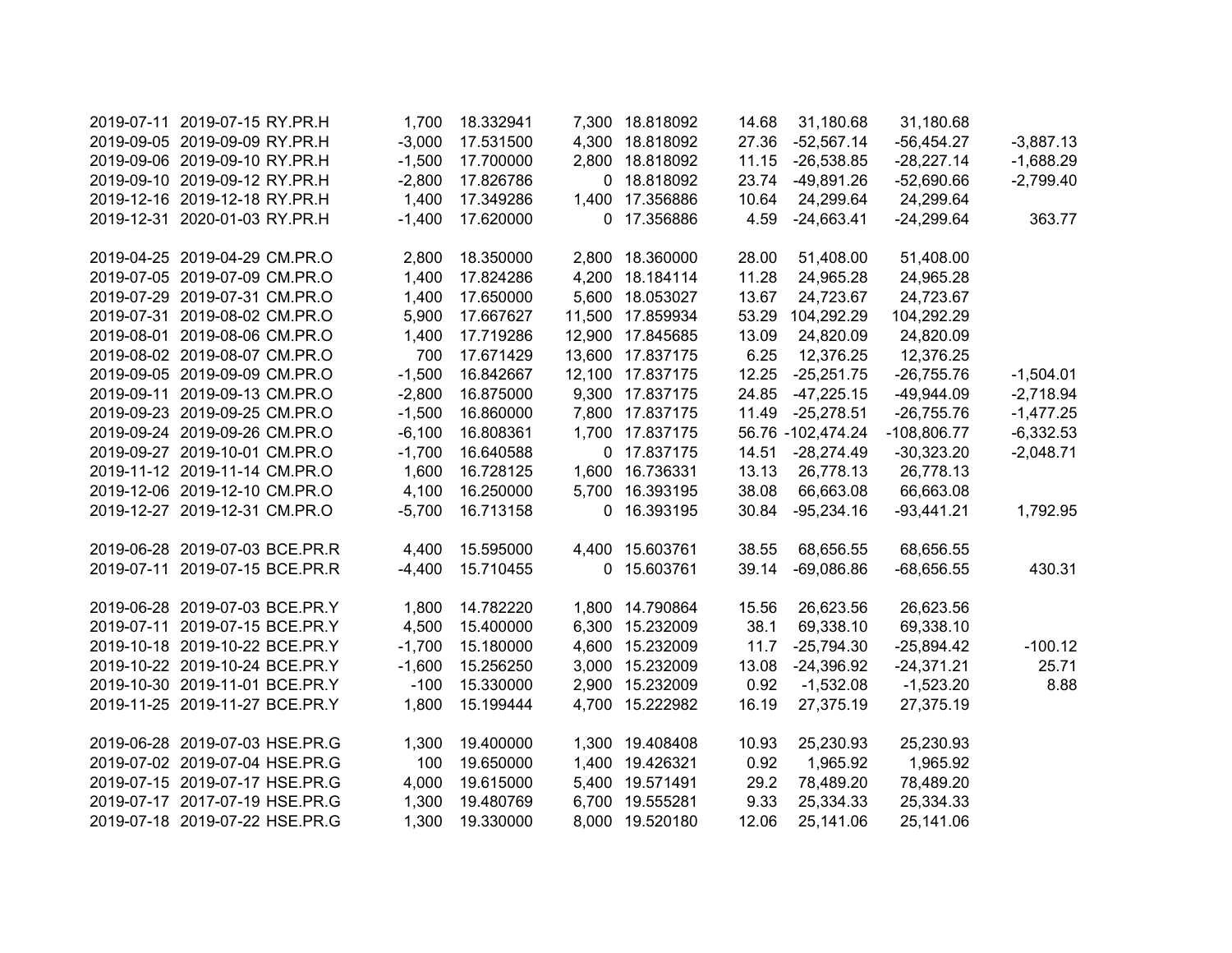| 2019-11-08 2019-11-13 HSE.PR.G | 100      | 18.070000 | 8,100 19.502390  | 0.92  | 1,807.92          | 1,807.92      |             |
|--------------------------------|----------|-----------|------------------|-------|-------------------|---------------|-------------|
| 2019-12-18 2019-12-20 HSE.PR.G | $-100$   | 18.300000 | 8,000 19.502390  | 1.18  | $-1,828.82$       | $-1,950.24$   | $-121.42$   |
|                                |          |           |                  |       |                   |               |             |
| 2019-07-03 2019-07-05 BPO.PR.A | 1,800    | 16.650000 | 1,800 16.659756  | 17.56 | 29,987.56         | 29,987.56     |             |
| 2019-07-05 2019-07-09 BPO.PR.A | 1,600    | 16.900000 | 3,400 16.777415  | 15.65 | 27,055.65         | 27,055.65     |             |
| 2019-09-17 2019-09-19 BPO.PR.A | $-400$   | 16.700000 | 3,000 16.777415  | 3.91  | $-6,676.09$       | $-6,710.97$   | $-34.88$    |
| 2019-09-20 2019-09-24 BPO.PR.A | 100      | 15.950000 | 3,100 16.751105  | 1.18  | 1,596.18          | 1,596.18      |             |
| 2019-09-26 2019-09-30 BPO.PR.A | 1,600    | 16.106875 | 4,700 16.534273  | 11.66 | 25,782.66         | 25,782.66     |             |
| 2019-10-21 2019-10-23 BPO.PR.A | $-1,600$ | 16.523750 | 3,100 16.534273  | 14.98 | $-26,423.02$      | $-26,454.84$  | $-31.82$    |
| 2019-11-29 2019-12-03 BPO.PR.A | $-2,400$ | 18.375417 | 700 16.534273    | 22.35 | $-44,078.65$      | $-39,682.26$  | 4,396.40    |
| 2019-12-04 2019-12-06 BPO.PR.A | $-700$   | 17.850000 | 0 16.534273      | 6.47  | $-12,488.53$      | $-11,573.99$  | 914.54      |
| 2019-07-03 2019-07-05 TD.PF.C  | 400      | 17.720000 | 400 17.727175    | 2.87  | 7,090.87          | 7,090.87      |             |
| 2019-07-05 2019-07-09 TD.PF.C  | 1,400    | 18.385714 | 1,800 18.246044  | 12.01 | 25,752.01         | 25,752.01     |             |
| 2019-07-12 2019-07-16 TD.PF.C  | $-1,800$ | 18.060000 | 0 18.246044      | 15.44 | $-32,492.56$      | $-32,842.88$  | $-350.32$   |
| 2019-11-27 2019-11-29 TD.PF.C  | 2,900    | 16.964138 | 2,900 16.972821  | 25.18 | 49,221.18         | 49,221.18     |             |
| 2019-11-28 2019-12-02 TD.PF.C  | 1,500    | 16.934667 | 4,400 16.962559  | 12.08 | 25,414.08         | 25,414.08     |             |
| 2019-12-02 2019-12-04 TD.PF.C  | 1,500    | 16.892000 | 5,900 16.946529  | 11.26 | 25,349.26         | 25,349.26     |             |
| 2019-12-09 2019-12-11 TD.PF.C  | 5,300    | 16.816792 | 11,200 16.889072 | 44.09 | 89,173.09         | 89,173.09     |             |
| 2019-12-12 2019-12-16 TD.PF.C  | 3,000    | 17.177000 | 14,200 16.951470 | 22.27 | 51,553.27         | 51,553.27     |             |
| 2019-12-13 2019-12-17 TD.PF.C  | 3,000    | 17.229000 | 17,200 17.001185 | 22.5  | 51,709.50         | 51,709.50     |             |
| 2019-12-18 2019-12-20 TD.PF.C  | $-1,400$ | 17.480000 | 15,800 17.001185 | 13.69 | $-24,458.31$      | $-23,801.66$  | 656.65      |
| 2019-12-19 2019-12-23 TD.PF.C  | $-4,200$ | 17.440000 | 11,600 17.001185 | 34.26 | $-73,213.74$      | $-71,404.98$  | 1,808.76    |
| 2019-12-23 2019-12-27 TD.PF.C  | $-7,500$ | 17.338000 | 4,100 17.001185  |       | 44.16 -129,990.84 | $-127,508.89$ | 2,481.95    |
| 2019-12-27 2019-12-31 TD.PF.C  | $-1,400$ | 17.360000 | 2,700 17.001185  | 8.34  | $-24,295.66$      | $-23,801.66$  | 494.00      |
| 2019-12-30 2020-01-02 TD.PF.C  | $-1,400$ | 17.600000 | 1,300 17.001185  | 5.91  | $-24,634.09$      | $-23,801.66$  | 832.43      |
| 2019-12-31 2020-01-03 TD.PF.C  | $-1,300$ | 17.620000 | 0 17.001185      | 5.98  | $-22,900.02$      | $-22,101.54$  | 798.48      |
| 2019-07-10 2019-07-12 ENB.PF.C | 1,500    | 16.393667 | 1,500 16.401887  | 12.33 | 24,602.83         | 24,602.83     |             |
| 2019-07-16 2019-07-18 ENB.PF.C | 3,000    | 16.580500 | 4,500 16.525702  | 21.33 | 49,762.83         | 49,762.83     |             |
| 2019-10-16 2019-10-18 ENB.PF.C | 1,600    | 15.220000 | 6,100 16.185226  | 12.22 | 24,364.22         | 24,364.22     |             |
| 2019-11-07 2019-11-12 ENB.PF.C | $-3,100$ | 15.714839 | 3,000 16.185226  | 27.76 | $-48,688.24$      | $-50,174.20$  | $-1,485.96$ |
| 2019-11-12 2019-11-14 ENB.PF.C | $-1,500$ | 15.900000 | 1,500 16.185226  | 14.67 | $-23,835.33$      | $-24,277.84$  | $-442.51$   |
| 2019-11-18 2019-11-20 ENB.PF.C | $-1,500$ | 15.500000 | 0 16.185226      | 14.67 | $-23,235.33$      | $-24,277.84$  | $-1,042.51$ |
| 2019-07-12 2019-07-16 HSE.PR.C | 2,800    | 18.581429 | 2,800 18.591065  | 26.98 | 52,054.98         | 52,054.98     |             |
| 2019-07-18 2019-07-22 HSE.PR.C | $-2,800$ | 18.505000 | 0 18.591065      | 19.49 | $-51,794.51$      | $-52,054.98$  | $-260.47$   |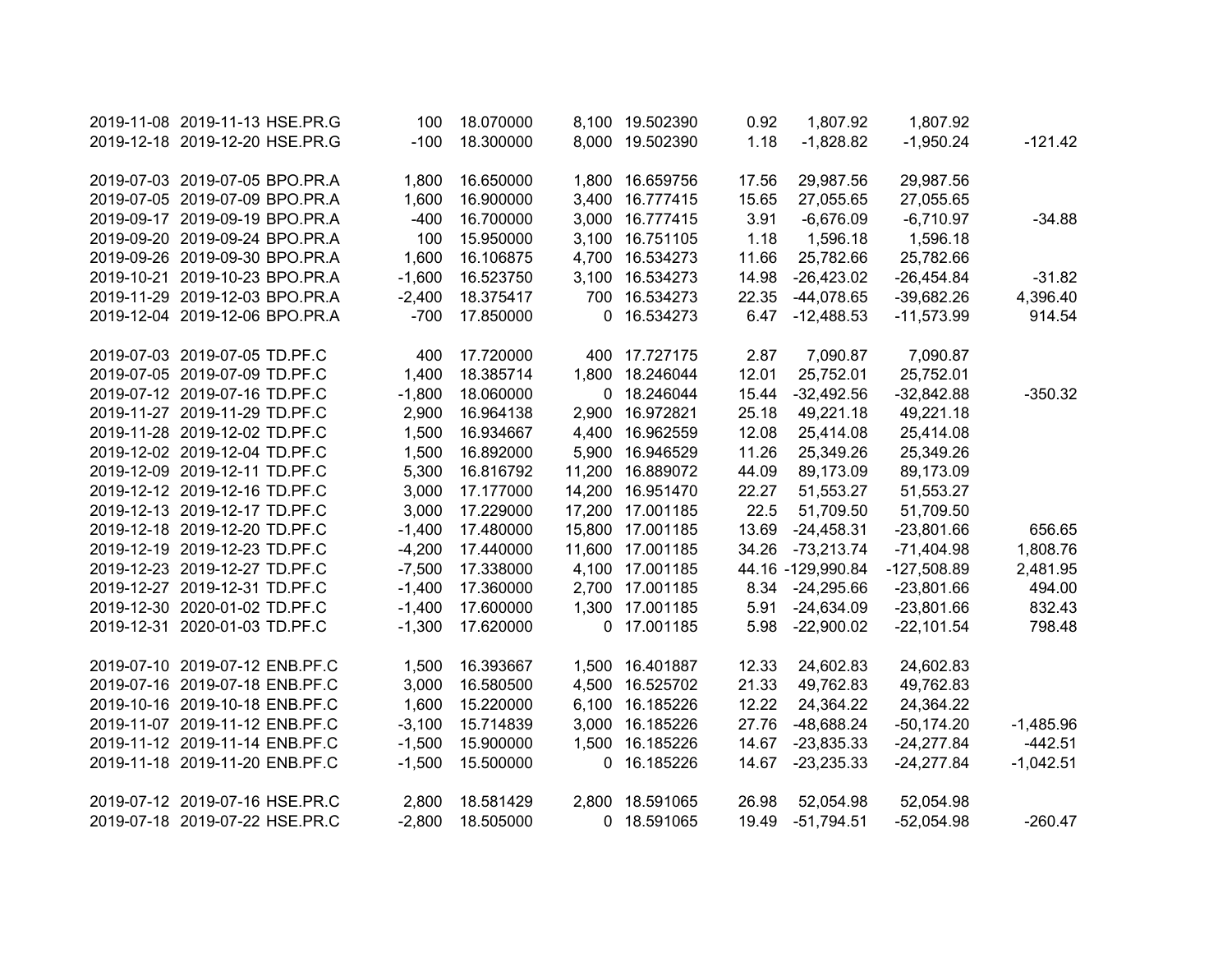| 2019-07-15 2019-07-17 ENB.PF.A | 1,600     | 16.300625 | 1,600 16.308600  | 12.76 | 26,093.76          | 26,093.76     |             |
|--------------------------------|-----------|-----------|------------------|-------|--------------------|---------------|-------------|
| 2019-10-16 2019-10-18 ENB.PF.A | $-1,600$  | 15.245000 | 0 16.308600      | 15.65 | $-24,376.35$       | $-26,093.76$  | $-1,717.41$ |
| 2019-07-23 2019-07-25 SLF.PR.J | 200       | 13.400000 | 200 13.409800    | 1.96  | 2,681.96           | 2,681.96      |             |
| 2019-07-24 2019-07-26 SLF.PR.J | 900       | 13.350000 | 1,100 13.366745  | 6.46  | 12,021.46          | 12,021.46     |             |
| 2019-07-26 2019-07-30 SLF.PR.J | 2,000     | 13.553000 | 3,100 13.492368  | 16.92 | 27,122.92          | 27,122.92     |             |
| 2019-07-29 2019-07-31 SLF.PR.J | 3,800     | 13.496974 | 6,900 13.499073  | 28.76 | 51,317.26          | 51,317.26     |             |
| 2019-07-30 2019-08-01 SLF.PR.J | 2,000     | 13.400000 | 8,900 13.478744  | 17.22 | 26,817.22          | 26,817.22     |             |
| 2019-08-01 2019-08-06 SLF.PR.J | 1,900     | 13.480000 | 10,800 13.480228 | 13.64 | 25,625.64          | 25,625.64     |             |
| 2019-08-06 2019-08-08 SLF.PR.J | 3,200     | 13.456250 | 14,000 13.476556 | 25.32 | 43,085.32          | 43,085.32     |             |
| 2019-08-30 2019-09-04 SLF.PR.J | 2,000     | 12.894500 | 16,000 13.404908 | 17.74 | 25,806.74          | 25,806.74     |             |
| 2019-09-16 2019-09-18 SLF.PR.J | 1,700     | 13.479412 | 17,700 13.412822 | 13.43 | 22,928.43          | 22,928.43     |             |
| 2019-09-17 2019-09-19 SLF.PR.J | 1,400     | 13.320000 | 19,100 13.406545 | 10.05 | 18,658.05          | 18,658.05     |             |
| 2019-10-22 2019-10-24 SLF.PR.J | 3,900     | 12.865641 | 23,000 13.316270 | 33.2  | 50,209.20          | 50,209.20     |             |
| 2019-11-06 2019-11-08 SLF.PR.J | 1,900     | 13.565263 | 24,900 13.335935 | 16.57 | 25,790.57          | 25,790.57     |             |
| 2019-11-07 2019-11-12 SLF.PR.J | 5,000     | 13.724800 | 29,900 13.402374 | 42.2  | 68,666.20          | 68,666.20     |             |
| 2019-12-19 2019-12-23 SLF.PR.J | $-8,000$  | 13.202500 | 21,900 13.402374 |       | 78.24 -105,541.76  | $-107,218.99$ | $-1,677.23$ |
| 2019-07-24 2019-07-26 IAF.PR.I | 2,200     | 21.096818 | 2,200 21.105163  | 18.36 | 46,431.36          | 46,431.36     |             |
| 2019-09-10 2019-09-12 IAF.PR.I | 2,600     | 19.248077 | 4,800 20.104487  | 25.18 | 50,070.18          | 50,070.18     |             |
| 2019-09-23 2019-09-25 IAF.PR.I | 1,800     | 19.020000 | 6,600 19.810676  | 12.92 | 34,248.92          | 34,248.92     |             |
| 2019-10-16 2019-10-18 IAF.PR.I | 1,300     | 19.583077 | 7,900 19.774600  | 10.88 | 25,468.88          | 25,468.88     |             |
| 2019-10-22 2019-10-24 IAF.PR.I | 1,300     | 19.689231 | 9,200 19.763913  | 12.66 | 25,608.66          | 25,608.66     |             |
| 2019-11-04 2019-11-06 IAF.PR.I | 1,300     | 19.480000 | 10,500 19.729650 | 9.33  | 25,333.33          | 25,333.33     |             |
| 2019-11-06 2019-11-08 IAF.PR.I | 9,000     | 19.686222 | 19,500 19.713558 | 77.06 | 177,253.06         | 177,253.06    |             |
| 2019-11-11 2019-11-13 IAF.PR.I | $-900$    | 19.730000 | 18,600 19.713558 |       | 8.8 - 17,748.20    | $-17,742.20$  | 6.00        |
| 2019-11-28 2019-12-02 IAF.PR.I | $-200$    | 19.510000 | 18,400 19.713558 | 1.96  | $-3,900.04$        | $-3,942.71$   | $-42.67$    |
| 2019-11-29 2019-12-03 IAF.PR.I | $-400$    | 19.350000 | 18,000 19.713558 | 3.91  | $-7,736.09$        | $-7,885.42$   | $-149.33$   |
| 2019-12-20 2019-12-24 IAF.PR.I | $-11,700$ | 19.647949 | 6,300 19.713558  |       | 106.63 -229,774.37 | $-230,648.63$ | $-874.26$   |
| 2019-12-30 2020-01-02 IAF.PR.I | $-1,300$  | 19.710000 | 5,000 19.713558  | 7.73  | $-25,615.27$       | $-25,627.63$  | $-12.36$    |
|                                |           |           |                  |       |                    |               |             |
| 2019-07-25 2019-07-29 CM.PR.S  | 1,400     | 19.446429 | 1,400 19.456186  | 13.66 | 27,238.66          | 27,238.66     |             |
| 2019-07-26 2019-07-30 CM.PR.S  | 1,400     | 19.510000 | 2,800 19.487982  | 13.69 | 27,327.69          | 27,327.69     |             |
| 2019-09-11 2019-09-13 CM.PR.S  | $-2,200$  | 19.232273 | 600 19.487982    | 16.72 | $-42,294.28$       | $-42,873.56$  | $-579.28$   |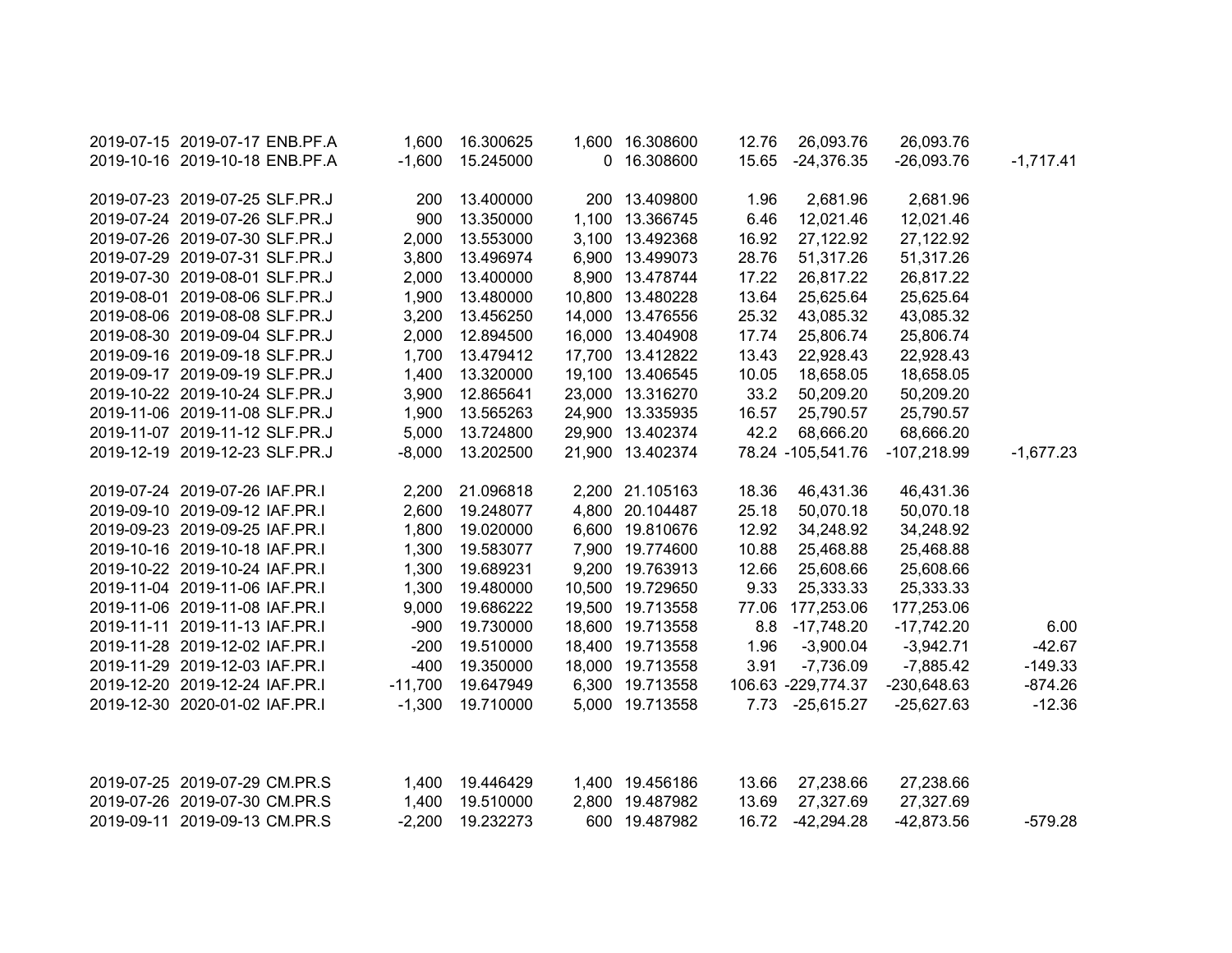| 2019-09-12 2019-09-14 CM.PR.S  | $-600$   | 19.255000 |             | 0 19.487982      | 5.57  | $-11,547.43$      | $-11,692.79$  | $-145.36$ |
|--------------------------------|----------|-----------|-------------|------------------|-------|-------------------|---------------|-----------|
| 2019-09-24 2019-09-26 CM.PR.S  | 3,900    | 18.520000 |             | 3,900 18.529774  | 38.12 | 72,266.12         | 72,266.12     |           |
| 2019-10-23 2019-10-25 CM.PR.S  | 6,400    | 18.003125 |             | 10,300 18.208444 | 60.85 | 115,280.85        | 115,280.85    |           |
| 2019-10-24 2019-10-28 CM.PR.S  | 1,600    | 17.962500 |             | 11,900 18.176522 | 13.64 | 28,753.64         | 28,753.64     |           |
| 2019-10-28 2019-10-30 CM.PR.S  | 4,200    | 17.990952 |             | 16,100 18.130472 | 37.99 | 75,599.99         | 75,599.99     |           |
| 2019-10-30 2019-11-01 CM.PR.S  | 2,600    | 17.950000 |             | 18,700 18.106460 | 20.2  | 46,690.20         | 46,690.20     |           |
| 2019-11-12 2019-11-14 CM.PR.S  | 1,400    | 18.445000 |             | 20,100 18.130686 | 12.99 | 25,835.99         | 25,835.99     |           |
| 2019-11-15 2019-11-17 CM.PR.S  | 5,900    | 18.194237 |             | 26,000 18.147325 |       | 57.67 107,403.67  | 107,403.67    |           |
| 2019-11-19 2019-11-21 CM.PR.S  | 2,300    | 18.177391 |             | 28,300 18.150451 | 19.3  | 41,827.30         | 41,827.30     |           |
| 2019-12-27 2019-12-31 CM.PR.S  | $-4,200$ | 18.089286 |             | 24,100 18.150451 | 23.52 | $-75,951.48$      | $-76,231.89$  | $-280.41$ |
| 2019-07-25 2019-07-29 EMA.PR.C | 1,400    | 19.040000 |             | 1,400 19.049279  | 12.99 | 26,668.99         | 26,668.99     |           |
| 2019-10-25 2019-10-27 EMA.PR.C | 6,000    | 17.924833 |             | 7,400 18.145171  | 56.28 | 107,605.28        | 107,605.28    |           |
| 2019-11-22 2019-11-26 EMA.PR.C | 1,400    | 17.905000 |             | 8,800 18.108242  | 11.26 | 25,078.26         | 25,078.26     |           |
| 2019-11-27 2019-11-29 EMA.PR.C | 4,000    | 17.810250 |             | 12,800 18.017833 | 34.73 | 71,275.73         | 71,275.73     |           |
| 2019-12-17 2019-12-19 EMA.PR.C | 4,400    | 17.899091 |             | 17,200 17.989585 | 36.61 | 78,792.61         | 78,792.61     |           |
| 2019-07-31 2019-08-02 FFH.PR.I | 3,800    | 16.103947 |             | 3,800 16.112955  | 34.23 | 61,229.23         | 61,229.23     |           |
| 2019-11-28 2019-12-02 FFH.PR.I | $-1,900$ | 15.890000 |             | 1,900 16.112955  | 15.83 | $-30,175.17$      | $-30,614.61$  | $-439.44$ |
| 2019-12-05 2019-12-09 FFH.PR.I | $-1,500$ | 15.950000 |             | 400 16.112955    | 11.49 | $-23,913.51$      | $-24,169.43$  | $-255.92$ |
| 2019-12-12 2019-12-16 FFH.PR.I | $-400$   | 16.130000 | $\mathbf 0$ | 16.112955        | 2.87  | $-6,449.13$       | $-6,445.18$   | 3.95      |
| 2019-08-28 2019-08-30 EFN.PR.G | 2,400    | 20.110833 |             | 2,400 20.118429  | 18.23 | 48,284.23         | 48,284.23     |           |
| 2019-09-04 2019-09-06 EFN.PR.G | 1,200    | 21.097500 |             | 3,600 20.447980  | 11.5  | 25,328.50         | 25,328.50     |           |
| 2019-09-26 2019-09-30 EFN.PR.G | $-3,400$ | 22.215000 |             | 200 20.447980    | 25.78 | $-75,505.22$      | $-69,523.13$  | 5,982.09  |
| 2019-09-30 2019-10-02 EFN.PR.G | $-200$   | 22.550000 |             | 0 20.447980      | 1.16  | $-4,508.84$       | $-4,089.60$   | 419.24    |
| 2019-09-05 2019-09-09 CM.PR.R  | 1,300    | 20.986154 |             | 1,300 20.995739  | 12.46 | 27,294.46         | 27,294.46     |           |
| 2019-09-10 2019-09-12 CM.PR.R  | 1,200    | 21.400000 |             | 2,500 21.193928  | 10.36 | 25,690.36         | 25,690.36     |           |
| 2019-09-11 2019-09-13 CM.PR.R  | 2,400    | 21.192083 |             | 4,900 21.196845  | 18.72 | 50,879.72         | 50,879.72     |           |
| 2019-09-12 2019-09-16 CM.PR.R  | 1,200    | 21.199167 |             | 6,100 21.198864  | 9.53  | 25,448.53         | 25,448.53     |           |
| 2019-09-17 2019-09-19 CM.PR.R  | 1,200    | 21.400000 |             | 7,300 21.233234  | 9.54  | 25,689.54         | 25,689.54     |           |
| 2019-10-01 2019-10-03 CM.PR.R  | $-2,400$ | 21.306667 |             | 4,900 21.233234  | 19.91 | $-51,116.09$      | $-50,959.76$  | 156.33    |
| 2019-10-03 2019-10-07 CM.PR.R  | $-4,900$ | 21.219184 |             | 0 21.233234      |       | 40.64 -103,933.36 | $-104,042.85$ | $-109.49$ |
| 2019-11-07 2019-11-12 CM.PR.R  | 2,200    | 21.322955 |             | 2,200 21.331078  | 17.87 | 46,928.37         | 46,928.37     |           |
| 2019-11-08 2019-11-13 CM.PR.R  | 1,200    | 21.280000 |             | 3,400 21.316239  | 10.84 | 25,546.84         | 25,546.84     |           |
| 2019-11-18 2019-11-20 CM.PR.R  | 1,200    | 21.380000 |             | 4,600 21.334828  | 9     | 25,665.00         | 25,665.00     |           |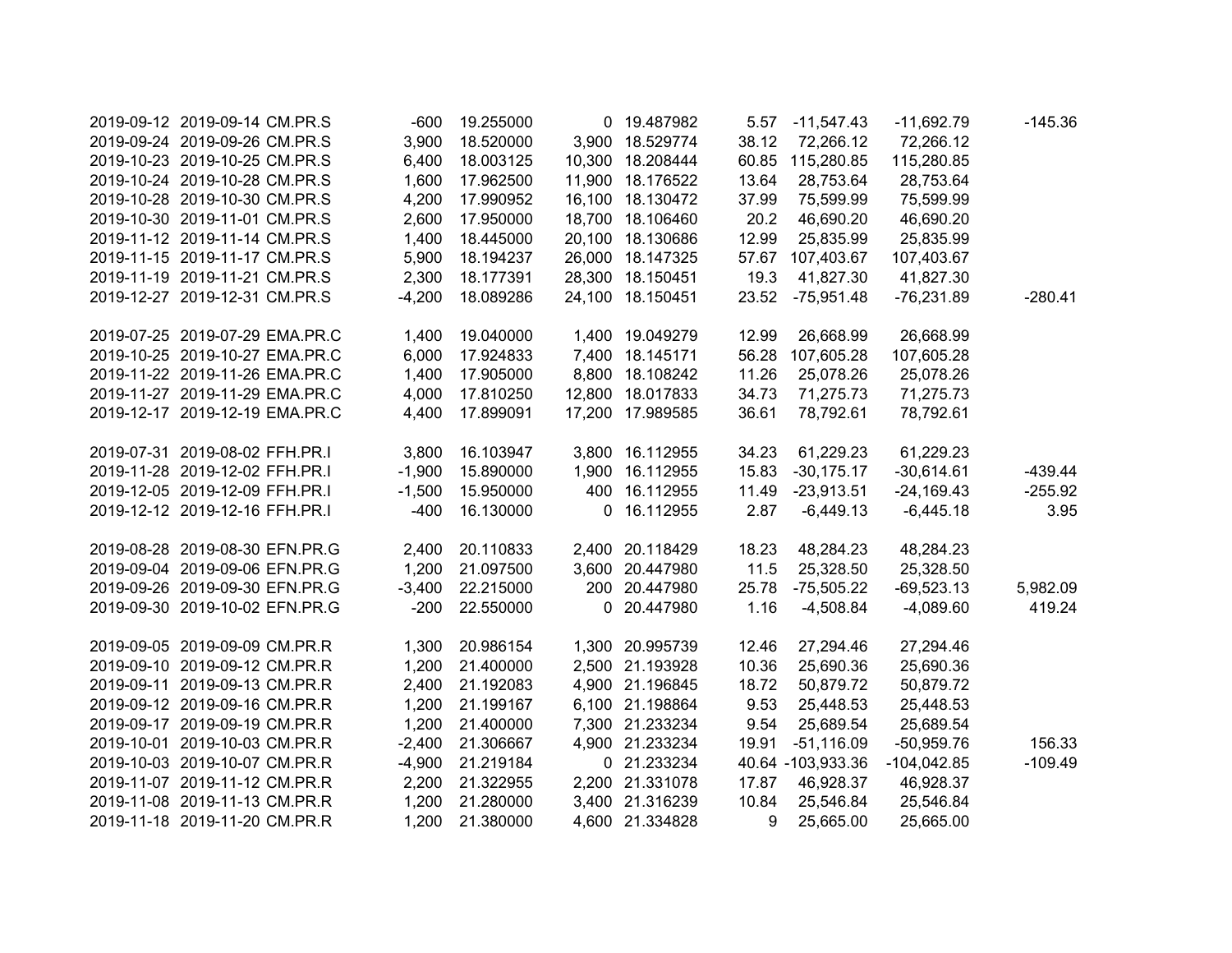| 2019-11-22 2019-11-26 CM.PR.R  | $-4,600$  | 21.520326 | 0 21.334828      |       | 38.54 -98,954.96   | $-98,140.21$  | 814.75    |
|--------------------------------|-----------|-----------|------------------|-------|--------------------|---------------|-----------|
| 2019-11-26 2019-11-28 CM.PR.R  | 1,200     | 21.436667 | 1,200 21.444542  | 9.45  | 25,733.45          | 25,733.45     |           |
| 2019-12-27 2019-12-31 CM.PR.R  | 8,700     | 21.116264 | 9,900 21.160877  |       | 47.74 183,759.24   | 183,759.24    |           |
|                                |           |           |                  |       |                    |               |           |
| 2019-09-11 2019-09-13 TRP.PR.F | 1,800     | 13.225000 | 1,800 13.232750  | 13.95 | 23,818.95          | 23,818.95     |           |
| 2019-09-12 2019-09-16 TRP.PR.F | 1,900     | 13.237368 | 3,700 13.239600  | 16.57 | 25, 167.57         | 25,167.57     |           |
| 2019-09-27 2019-10-01 TRP.PR.F | 200       | 13.300000 | 3,900 13.243066  | 1.44  | 2,661.44           | 2,661.44      |           |
| 2019-09-30 2019-10-02 TRP.PR.F | 2,000     | 13.410500 | 5,900 13.303034  | 18.94 | 26,839.94          | 26,839.94     |           |
| 2019-10-01 2019-10-03 TRP.PR.F | 100       | 13.230000 | 6,000 13.302013  | 1.18  | 1,324.18           | 1,324.18      |           |
| 2019-10-02 2019-10-04 TRP.PR.F | 4,500     | 13.065111 | 10,500 13.203840 | 35.24 | 58,828.24          | 58,828.24     |           |
| 2019-10-03 2019-10-07 TRP.PR.F | 8,000     | 12.838375 | 18,500 13.049442 | 67.36 | 102,774.36         | 102,774.36    |           |
| 2019-10-09 2019-10-11 TRP.PR.F | 4,600     | 12.905326 | 23,100 13.022326 | 36.56 | 59,401.06          | 59,401.06     |           |
| 2019-10-10 2019-10-15 TRP.PR.F | 2,200     | 12.985909 | 25,300 13.019843 | 17.3  | 28,586.30          | 28,586.30     |           |
| 2019-10-16 2019-10-18 TRP.PR.F | 2,000     | 13.383500 | 27,300 13.047091 | 16.55 | 26,783.55          | 26,783.55     |           |
| 2019-10-29 2019-10-31 TRP.PR.F | $-2,000$  | 13.740000 | 25,300 13.047091 | 17.48 | $-27,462.52$       | $-26,094.18$  | 1,368.34  |
| 2019-11-12 2019-11-14 TRP.PR.F | $-800$    | 13.922500 | 24,500 13.047091 | 7.81  | $-11,130.19$       | $-10,437.67$  | 692.52    |
| 2019-11-13 2019-11-15 TRP.PR.F | $-1,900$  | 13.820526 | 22,600 13.047091 | 16.38 | $-26,242.62$       | $-24,789.47$  | 1,453.15  |
| 2019-11-29 2019-12-03 TRP.PR.F | $-1,800$  | 13.800566 | 20,800 13.047091 | 16.42 | $-24,824.60$       | $-23,484.76$  | 1,339.83  |
| 2019-12-02 2019-12-04 TRP.PR.F | $-1,800$  | 13.830000 | 19,000 13.047091 | 12.92 | $-24,881.08$       | $-23,484.76$  | 1,396.32  |
| 2019-12-03 2019-12-05 TRP.PR.F | $-19,000$ | 13.790684 | 0 13.047091      |       | 164.29 -261,858.71 | $-247,894.73$ | 13,963.97 |
| 2019-10-18 2019-10-22 BCE.PR.C | 700       | 15.950000 | 700 15.959786    | 6.85  | 11,171.85          | 11,171.85     |           |
| 2019-10-22 2019-10-24 BCE.PR.C | 1,200     | 16.010000 | 1,900 15.997679  | 11.74 | 19,223.74          |               |           |
| 2019-10-30 2019-11-01 BCE.PR.C |           | 16.130000 | 3,400 16.059224  |       | 24,205.77          | 19,223.74     |           |
|                                | 1,500     |           |                  | 10.77 |                    | 24,205.77     |           |
| 2019-11-22 2019-11-26 BCE.PR.C | $-1,700$  | 16.168235 | 1,700 16.059224  | 12.97 | $-27,473.03$       | $-27,300.68$  | 172.35    |
| 2019-11-25 2019-11-27 BCE.PR.C | $-1,700$  | 16.125294 | 0 16.059224      | 13.49 | $-27,399.51$       | $-27,300.68$  | 98.83     |
| 2019-10-18 2019-10-22 TRP.PR.G | 2,600     | 17.413462 | 2,600 17.421558  | 21.05 | 45,296.05          | 45,296.05     |           |
| 2019-10-23 2019-10-25 TRP.PR.G | 2,200     | 17.447273 | 4,800 17.437452  | 19.72 | 38,403.72          | 38,403.72     |           |
| 2019-10-24 2019-10-28 TRP.PR.G | 1,300     | 17.419231 | 6,100 17.435279  | 10.43 | 22,655.43          | 22,655.43     |           |
| 2019-10-25 2019-10-29 TRP.PR.G | 2,200     | 17.398636 | 8,300 17.427863  | 19.06 | 38,296.06          | 38,296.06     |           |
| 2019-10-29 2019-10-31 TRP.PR.G | 1,500     | 17.740000 | 9,800 17.477136  | 14.67 | 26,624.67          | 26,624.67     |           |
| 2019-11-12 2019-11-14 TRP.PR.G | $-1,900$  | 17.855263 | 7,900 17.477136  | 17.15 | $-33,907.85$       | $-33,206.56$  | 701.29    |
| 2019-11-15 2019-11-19 TRP.PR.G | $-7,900$  | 17.571519 | 0 17.477136      |       | 64.36 -138,750.64  | $-138,069.37$ | 681.27    |
| 2019-12-03 2019-12-05 TRP.PR.G | 4,500     | 17.629444 | 4,500 17.638271  | 39.72 | 79,372.22          | 79,372.22     |           |
| 2019-12-04 2019-12-06 TRP.PR.G | $-3,000$  | 17.703000 | 1,500 17.638271  | 26.03 | $-53,082.97$       | $-52,914.81$  | 168.16    |
| 2019-12-05 2019-12-09 TRP.PR.G | $-1,500$  | 17.700000 | 0 17.638271      | 13.1  | -26,536.90         | $-26,457.41$  | 79.49     |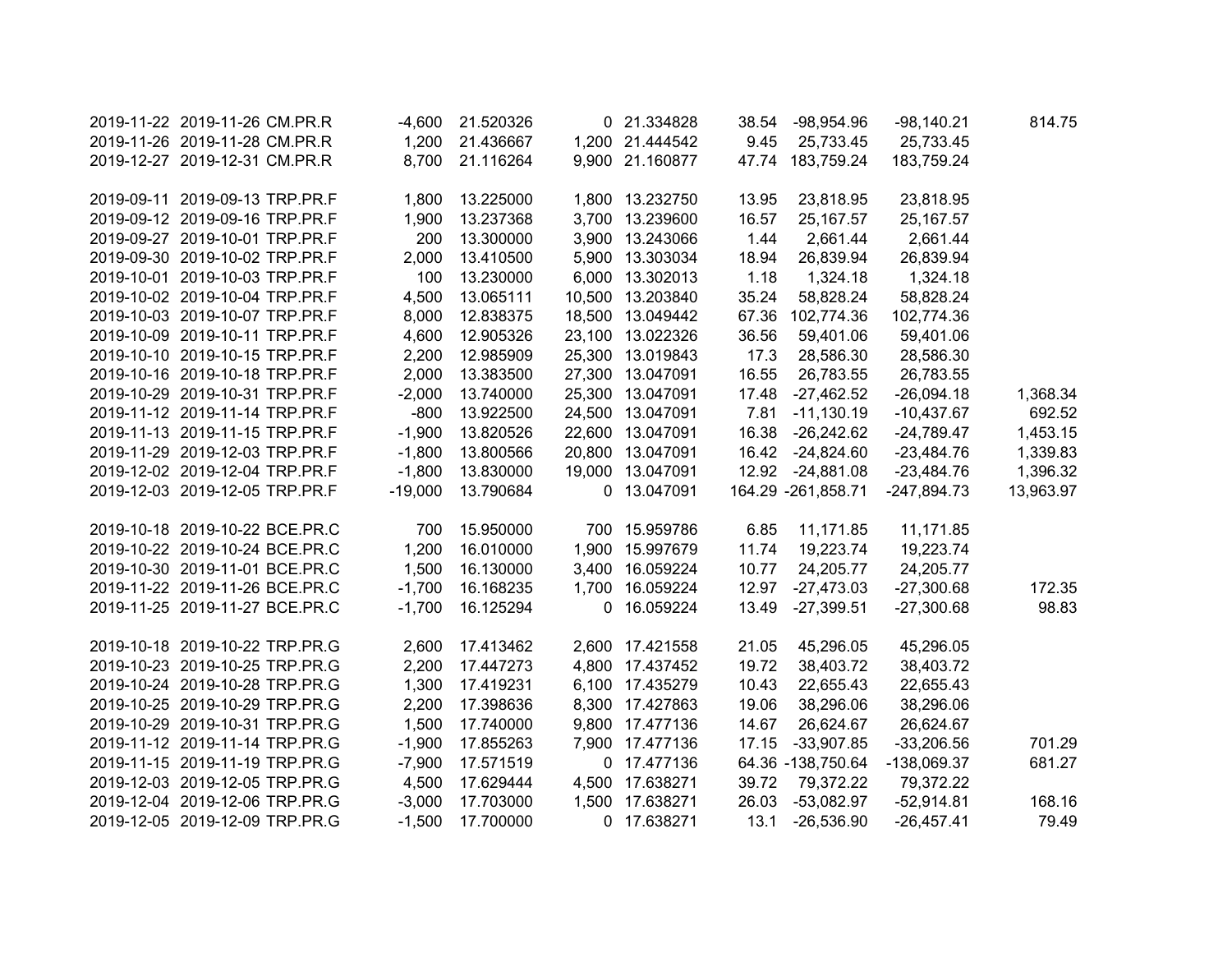| 2019-10-24 2019-10-28 EMA.PR.F | 1,600    | 16.793125 | 1,600 16.801519  | 13.43 | 26,882.43    | 26,882.43    |           |
|--------------------------------|----------|-----------|------------------|-------|--------------|--------------|-----------|
| 2019-10-25 2019-10-29 EMA.PR.F | 3,100    | 16.768065 | 4,700 16.784866  | 25.44 | 52,006.44    | 52,006.44    |           |
| 2019-10-28 2019-10-30 EMA.PR.F | 1,500    | 16.809333 | 6,200 16.792863  | 12.88 | 25,226.88    | 25,226.88    |           |
| 2019-12-04 2019-12-06 EMA.PR.F | $-1,600$ | 16.665625 | 4,600 16.792863  | 13.52 | $-26,651.48$ | $-26,868.58$ | $-217.10$ |
| 2019-12-06 2019-12-10 EMA.PR.F | $-4,600$ | 16.867826 | 0 16.792863      | 36.55 | $-77,555.45$ | $-77,247.17$ | 308.28    |
|                                |          |           |                  |       |              |              |           |
| 2019-11-07 2019-11-12 ENB.PR.F | 3,100    | 15.964194 | 3,100 15.973107  | 27.63 | 49,516.63    | 49,516.63    |           |
| 2019-11-12 2019-11-14 ENB.PR.F | 1,400    | 16.197857 | 4,500 16.045765  | 12.31 | 22,689.31    | 22,689.31    |           |
| 2019-11-18 2019-11-20 ENB.PR.F | 1,500    | 15.705000 | 6,000 15.962877  | 13.82 | 23,571.32    | 23,571.32    |           |
|                                |          |           |                  |       |              |              |           |
| 2019-11-22 2019-11-26 BAM.PR.B | 2,300    | 11.110000 | 2,300 11.117578  | 17.43 | 25,570.43    | 25,570.43    |           |
| 2019-12-02 2019-12-04 BAM.PR.B | $-2,300$ | 11.231739 | 0 11.117578      | 21.82 | $-25,811.18$ | $-25,570.43$ | 240.75    |
|                                |          |           |                  |       |              |              |           |
| 2019-11-22 2019-11-26 BCE.PR.B | 1,600    | 15.270000 | 1,600 15.276913  | 11.06 | 24,443.06    | 24,443.06    |           |
|                                |          |           |                  |       |              |              |           |
| 2019-11-28 2019-12-02 FFH.PR.M | 1,500    | 20.492667 | 1,500 20.501367  | 13.05 | 30,752.05    | 30,752.05    |           |
| 2019-12-05 2019-12-09 FFH.PR.M | 1,500    | 20.449333 | 3,000 20.480067  | 14.15 | 30,688.15    | 30,688.15    |           |
| 2019-12-13 2019-12-17 FFH.PR.M | $-1,500$ | 20.700667 | 1,500 20.480067  | 11.29 | $-31,039.71$ | $-30,720.10$ | 319.61    |
| 2019-12-16 2019-12-18 FFH.PR.M | $-1,500$ | 20.766000 | 0 20.480067      | 12.15 | $-31,136.85$ | $-30,720.10$ | 416.75    |
|                                |          |           |                  |       |              |              |           |
| 2019-11-29 2019-12-03 BAM.PR.X | 1,300    | 13.290000 | 1,300 13.297377  | 9.59  | 17,286.59    | 17,286.59    |           |
| 2019-12-04 2019-12-06 BAM.PR.X | 2,000    | 12.942500 | 3,300 13.086788  | 14.81 | 25,899.81    | 25,899.81    |           |
| 2019-12-06 2019-12-10 BAM.PR.X | 4,000    | 13.144500 | 7,300 13.123500  | 37.15 | 52,615.15    | 52,615.15    |           |
| 2019-12-12 2019-12-16 BAM.PR.X | $-7,300$ | 13.412329 | 0 13.123500      | 68.96 | $-97,841.04$ | $-95,801.55$ | 2,039.49  |
|                                |          |           |                  |       |              |              |           |
| 2019-11-29 2019-12-03 CPX.PR.E | 4,000    | 17.392750 | 4,000 17.402165  | 37.66 | 69,608.66    | 69,608.66    |           |
| 2019-12-13 2019-12-17 CPX.PR.E | $-4,000$ | 17.504250 | 0 17.402165      | 37.23 | $-69,979.77$ | $-69,608.66$ | 371.11    |
|                                |          |           |                  |       |              |              |           |
| 2019-12-02 2019-12-04 TD.PF.K  | 2,400    | 19.042500 | 2,400 19.051788  | 22.29 | 45,724.29    | 45,724.29    |           |
| 2019-12-13 2019-12-17 TD.PF.K  | 3,300    | 19.443333 | 5,700 19.283542  | 28.9  | 64,191.90    | 64,191.90    |           |
| 2019-12-23 2019-12-27 TD.PF.K  | 2,000    | 19.323500 | 7,700 19.295248  | 10.22 | 38,657.22    | 38,657.22    |           |
| 2019-12-27 2019-12-31 TD.PF.K  | 1,300    | 19.378462 | 9,000 19.308001  | 6.6   | 25,198.60    | 25,198.60    |           |
| 2019-12-30 2020-01-02 TD.PF.K  | 4,200    | 19.459524 | 13,200 19.357813 | 21.12 | 81,751.12    | 81,751.12    |           |
| 2019-12-31 2020-01-03 TD.PF.K  | 1,300    | 19.599231 | 14,500 19.379955 | 7.22  | 25,486.22    | 25,486.22    |           |
|                                |          |           |                  |       |              |              |           |
| 2019-12-06 2019-12-10 TD.PF.B  | 1,400    | 16.749286 | 1,400 16.758243  | 12.54 | 23,461.54    | 23,461.54    |           |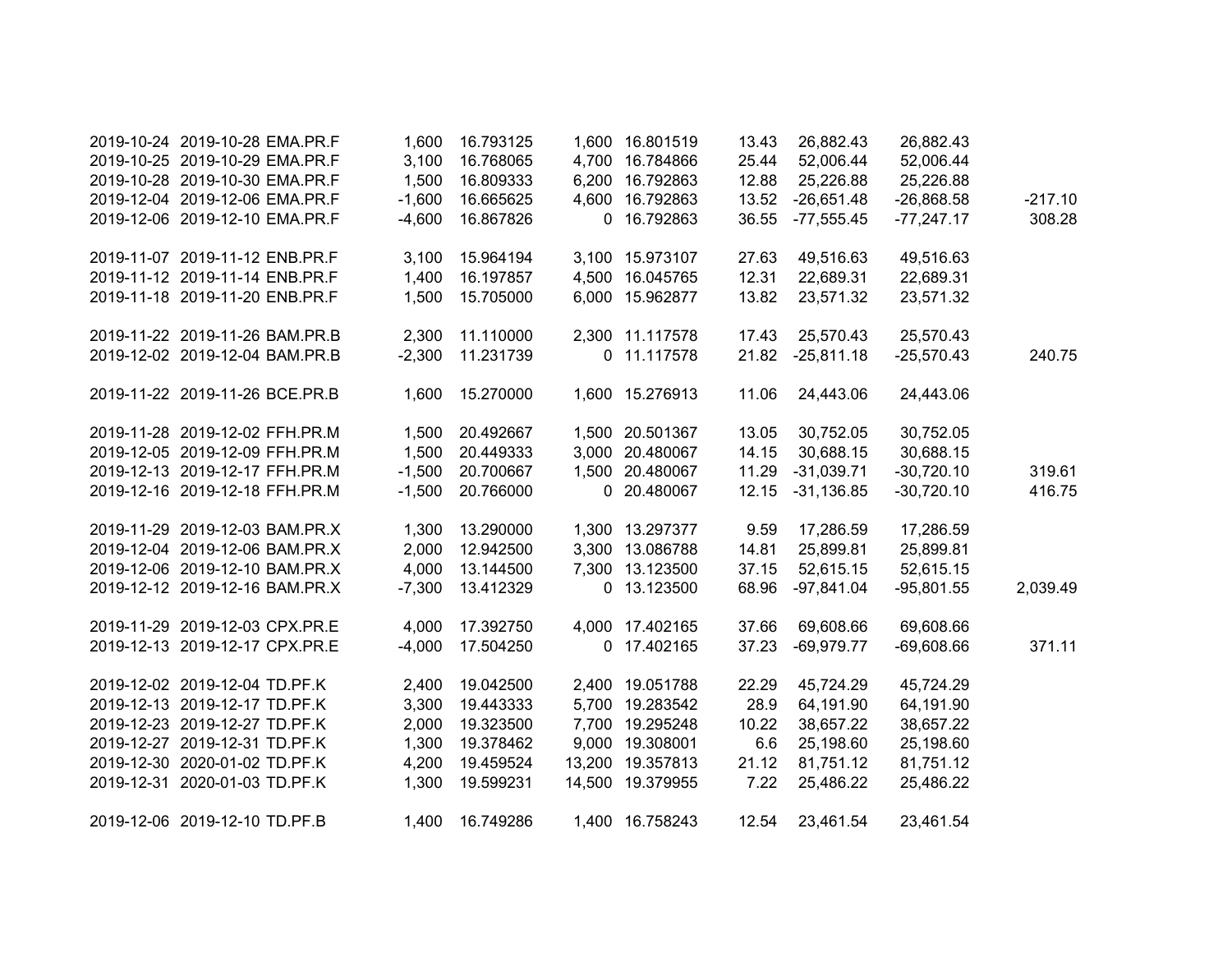| 2019-12-11 2019-12-13 TD.PF.B  | 1,500    | 16.854000 | 2,900 16.812076  | 12.48 | 25,293.48         | 25,293.48    |          |
|--------------------------------|----------|-----------|------------------|-------|-------------------|--------------|----------|
| 2019-12-13 2019-12-17 TD.PF.B  | 1,600    | 17.099375 | 4,500 16.916922  | 12.13 | 27,371.13         | 27,371.13    |          |
| 2019-12-16 2019-12-18 TD.PF.B  | 7,700    | 17.244545 | 12,200 17.128951 |       | 64.05 132,847.05  | 132,847.05   |          |
| 2019-12-18 2019-12-20 TD.PF.B  | 1,400    | 17.340000 | 13,600 17.151683 | 13.69 | 24,289.69         | 24,289.69    |          |
| 2019-12-23 2019-12-27 TD.PF.B  | 3,100    | 17.267742 | 16,700 17.174287 | 17.7  | 53,547.70         | 53,547.70    |          |
| 2019-12-30 2020-01-02 TD.PF.B  | $-4,300$ | 17.525116 | 12,400 17.174287 | 25.06 | -75,332.94        | $-73,849.43$ | 1,483.51 |
| 2019-12-09 2019-12-13 PWF.PR.P | 2,000    | 12.820000 | 2,000 12.829260  | 18.52 | 25,658.52         | 25,658.52    |          |
| 2019-12-12 2019-12-16 PWF.PR.P | 1,800    | 13.033333 | 3,800 12.929855  | 14.93 | 23,474.93         | 23,474.93    |          |
| 2019-12-13 2019-12-17 PWF.PR.P | $-1,800$ | 13.600000 | 2,000 12.929855  | 17.6  | $-24,462.40$      | $-23,273.74$ | 1,188.66 |
| 2019-12-13 2019-12-17 PWF.PR.P | $-2,000$ | 13.608000 | 0 12.929855      | 19.3  | $-27,196.70$      | $-25,859.71$ | 1,336.99 |
| 2019-12-12 2019-12-16 MFC.PR.G | 1,400    | 18.750000 | 1,400 18.758436  | 11.81 | 26,261.81         | 26,261.81    |          |
| 2019-12-16 2019-12-18 MFC.PR.G | $-1,400$ | 19.074286 | 0 18.758436      | 13.69 | $-26,690.31$      | $-26,261.81$ | 428.50   |
| 2019-12-16 2019-12-18 RY.PR.Z  | 1,700    | 17.211176 | 1,700 17.220952  | 16.62 | 29,275.62         | 29,275.62    |          |
| 2019-12-17 2019-12-19 RY.PR.Z  | 4,500    | 17.240000 | 6,200 17.241685  | 42.83 | 77,622.83         | 77,622.83    |          |
| 2019-12-18 2019-12-20 RY.PR.Z  | 9,200    | 17.325109 | 15,400 17.296360 |       | 74.49 159,465.49  | 159,465.49   |          |
| 2019-12-19 2019-12-23 RY.PR.Z  | 7,800    | 17.338974 | 23,200 17.313526 |       | 65.87 135,309.87  | 135,309.87   |          |
| 2019-12-20 2019-12-24 RY.PR.Z  | 15,000   | 17.297867 | 38,200 17.310094 |       | 103.77 259,571.78 | 259,571.78   |          |
| 2019-12-19 2019-12-23 BMO.PR.E | 4,100    | 20.042683 | 4,100 20.051903  | 37.80 | 82,212.80         | 82,212.80    |          |
| 2019-12-30 2020-01-02 BMO.PR.E | 1,700    | 19.890000 | 5,800 20.006436  | 11.53 | 33,824.53         | 33,824.53    |          |
| 2019-12-31 2020-01-03 BMO.PR.E | 2,600    | 20.081923 | 8,400 20.031340  | 12.93 | 52,225.93         | 52,225.93    |          |
| 2019-12-19 2019-12-23 TD.PF.J  | 2,600    | 19.830000 | 2,600 19.838935  | 23.23 | 51,581.23         | 51,581.23    |          |
| 2019-12-23 2019-12-27 TD.PF.J  | 2,800    | 19.691429 | 5,400 19.765213  | 14.92 | 55,150.92         | 55,150.92    |          |
| 2019-12-31 2020-01-03 TD.PF.J  | 200      | 19.950000 | 5,600 19.772004  | 1.07  | 3,991.07          | 3,991.07     |          |
| 2019-12-27 2019-12-31 BNS.PR.I | 1,300    | 19.177692 | 1,300 19.184469  | 8.81  | 24,939.81         | 24,939.81    |          |
| 2019-12-27 2019-12-31 BPO.PR.I | 1,300    | 20.003077 | 1,300 20.008046  | 6.46  | 26,010.46         | 26,010.46    |          |
| 2019-12-27 2019-12-31 FFH.PR.K | 100      | 18.600000 | 100 18.611800    | 1.18  | 1,861.18          | 1,861.18     |          |
| 2019-12-30 2020-01-02 FFH.PR.K | 1,800    | 18.762778 | 1,900 18.760579  | 10.92 | 33,783.92         | 33,783.92    |          |